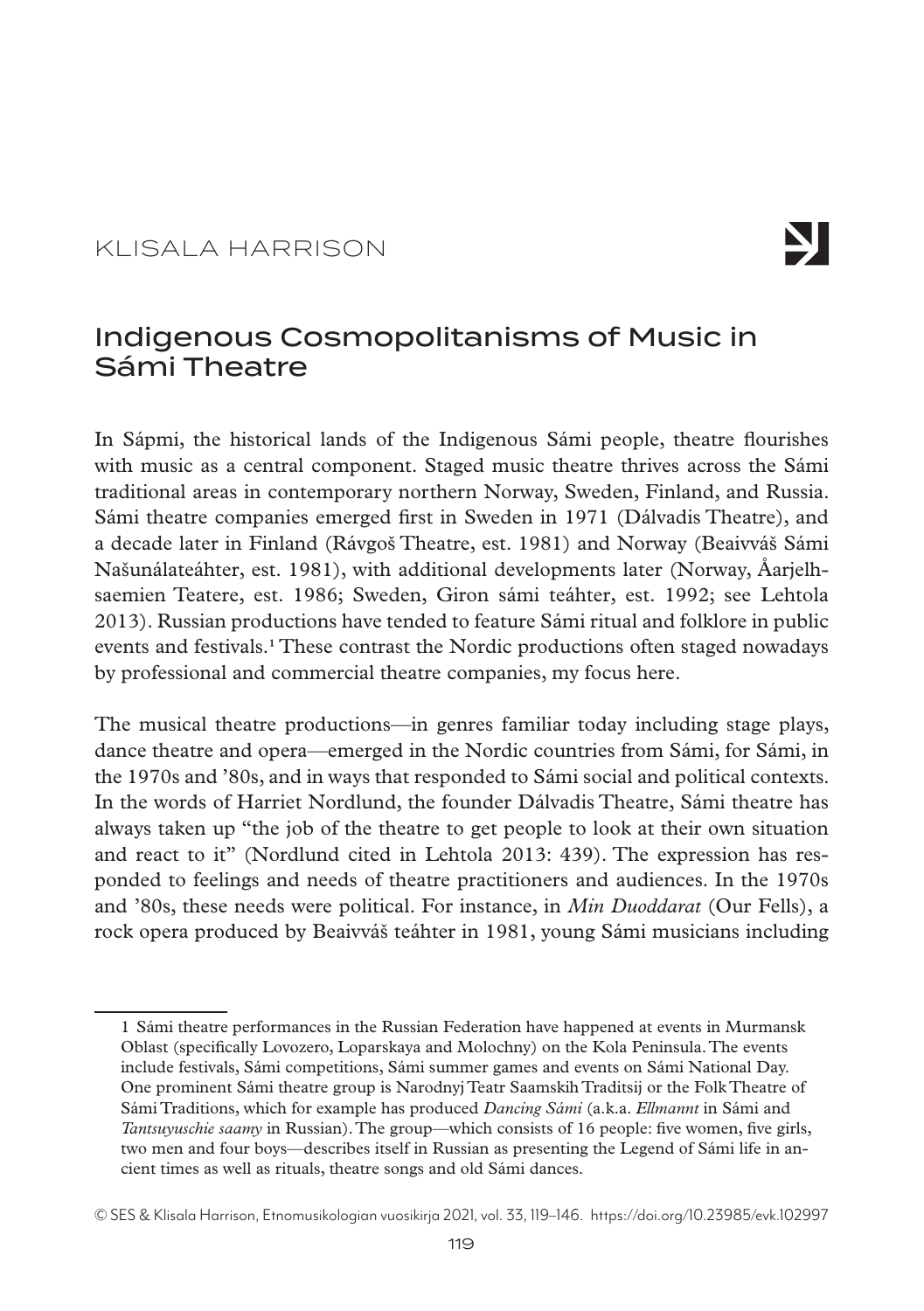Mari Boine presented a view on the Áltá Dam conflict—a dispute involving Sámi and the settler Norwegian government, over the flooding of Sámi reindeer pastures. Starting in the 1990s and through subsequent decades, needs broadened to include self-reflections and refreshing creations of "what is Sáminess" (Lehtola & Magga 2011). Sámi culture scholar Veli-Pekka Lehtola insightfully observes Sámi theatre as making use of the "capacity of people to directly experience their own identity and fortify it [which makes] theatre a political art form" and "all drama [being] naturally political, because it either reinforces or weakens the code of behavior of a community" (Lehtola 2013: 442). In addition, many Sámi theatre productions in the Nordic countries have involved intercultural collaborations and international tours and, thus, address local, national, and international audiences from diverse backgrounds.

Studies on music in Sámi theatre thus far have explored how Sámi and non-Sámi take different meanings from a performance (Diamond 2011), and how the productions act as forums for sustaining the historical Sámi vocal expression joik, alternatively spelled as yoik (Harrison 2019). Even though a good part of the social and political work that Sámi theatre does reflects and creates what is Sámi, no publication has yet focused on the Sáminess of music in Sámi theatre. I do so with musically and culturally hybrid aspects of the music theatre performances in central focus.

Based on an ethnographic study consisting of participant observations, fieldnotes of performances, and interviews, this article asks: Which kinds of Sáminess are expressed and engaged with music in Sámi theatre? I argue that, in one view, musical sounds, and aspects and moments of Sámi theatre where music interacts with other theatre values such as speech, movement and costumes, present cosmopolitan versions of Sáminess. I focus most on productions from Norwegian Sápmi.

## **Music in Sámi theatre**

In Norwegian, Swedish, and Finnish Sápmi, music theatre uses a variety of musical materials, including and beyond joik. This evidences how Sámi engage and make musical culture today. To echo Harald Gaski's question about writings on Sámi music: "Why in the world must almost all Sami music be associated with yoik when only a fraction of it has anything to do with traditional yoik?" (Gaski 2008: 359). While many of the theatre artists relate their creative processes with historical joik—in most cases not actually performing it, but as a sonic or conceptual inspiration—the resultant expressions, such as fusion musics and dance, reflect the everyday lived reality of Sámi artists in a globalized/globalizing world. After anthropologist Maximillian C. Forte, "the indigene and the cosmopolite [...] are one and the same" (Forte 2010: 14).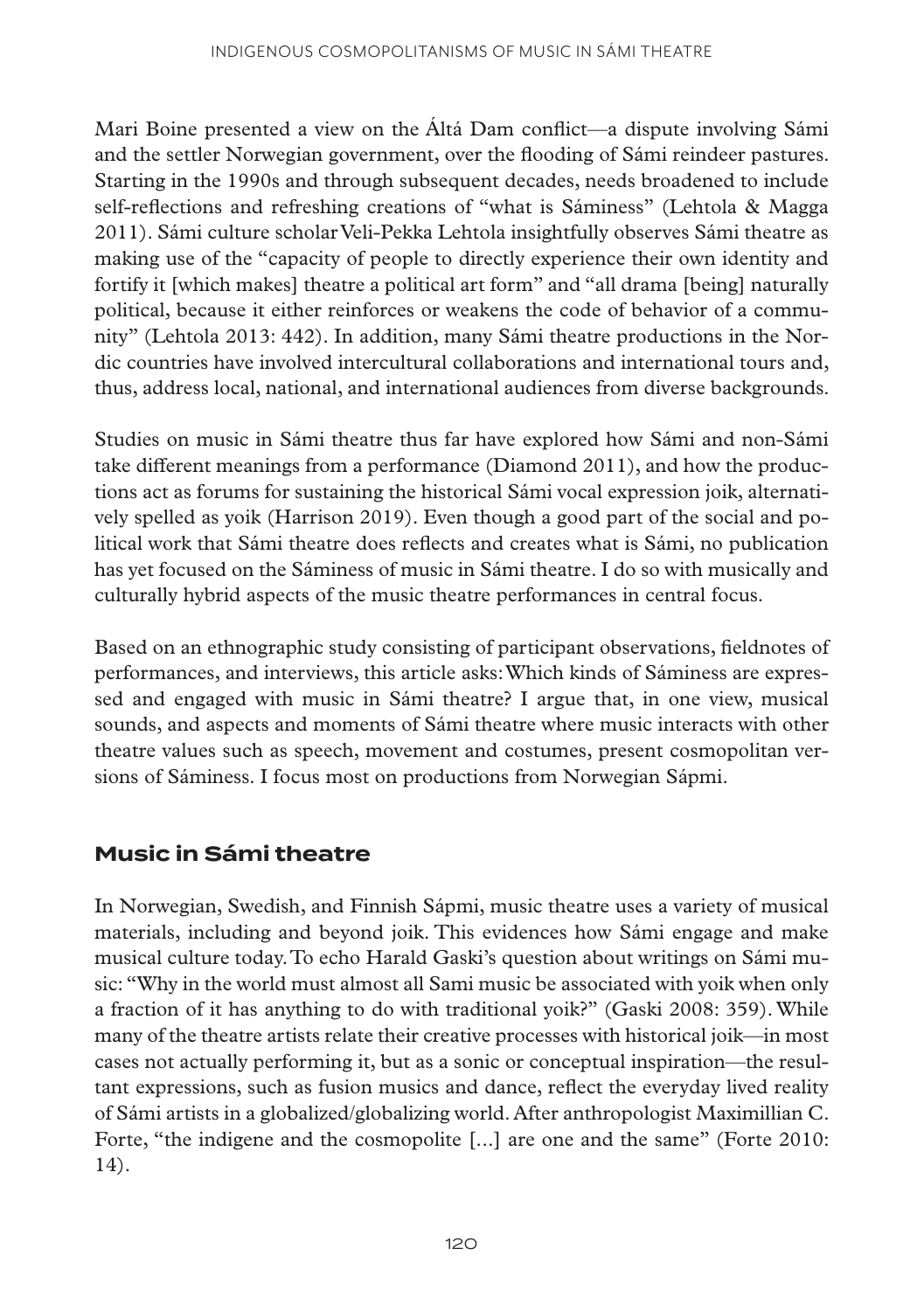At the same time, the performances interweave the "traditional" and the "modern" in both function and aesthetic (Levine and Robinson 2019; Robinson 2019). Sámi artists sometimes observe that the idea of combining music, theatre, and dance is relatively new to Sámi. Sámi did not have dance historically (Jürgensen i2014). In Sámi language, there is no word for theatre, music or dance. In the North Sámi language (spoken in northern Norway, Sweden and Finland), for example, the words for music (*musihkka*), dance (*dánsut*) and theatre (*teahtár*) have been adapted from other, non-Sámi languages (Gaski i2016). Indicating older words—likely from pre-colonial times about what would have been performed then—are the verb to joik (*juoigat*) as well as terms for song (*lávlla*), to sing (*lávlut*), drum (*rumbu*), to play an instrument (*čuojahit*) related to "musical instrument" (*čuojanas*), to tell or say (*muitalit*) and the related "tale" (*muitalus*) (see sanakirja.fi 2021). One implication is that theatre, music, and dance are concepts resulting from transnational and intercultural exchange and thus, cosmopolitan.

Many Sámi people understand both theatre and joik-inspired musical expressions as extending their traditions of storytelling—*muitalandáidu* in North Sámi. The Sámi artists I interviewed view music and other theatre values as acts of storying. The purpose of joiking is to convey the essence of the person, place, thing, or experience joiked (Diamond 2007; Moisala 2011), and in this way, to story through vocalization. Sámi music is also a highly politicized art form, engaged, like theatre, with indigeneity or Indigenous ethnic identity work (Hilder 2012; Jones-Bamman 1993; Jones-Bamman 2001). To tell stories, to do their socio-political work and to stage realities—including of Sáminess—the theatre companies have commissioned works in Sámi language. Then they have staged them with all the "Western" theatre values; they have translated existing plays into Sámi; and their creators have incorporated diverse artistic modalities, genres and expressions that today are important to Sámi people, including dance. Some stage plays, dance theatre productions and operas borrow from Sámi shamanism (Persson i2014).

I conceptualize the productions in terms of musicking, which refers to all the social interactions that go into creating a musical experience (Small 1998). I include in musicking the social processes that go into and lay behind staging various theatre values. Theatre values including and beyond music include dialogue, clothing and costumes, set design, props, lighting, sound effects beyond music and movement such as dance and blocking.2 In addition to music and artists' thinking about music, I highlight dance and visuality.

<sup>2</sup> Blocking refers to how an actor positions him or herself, as well as how he or she moves, onstage.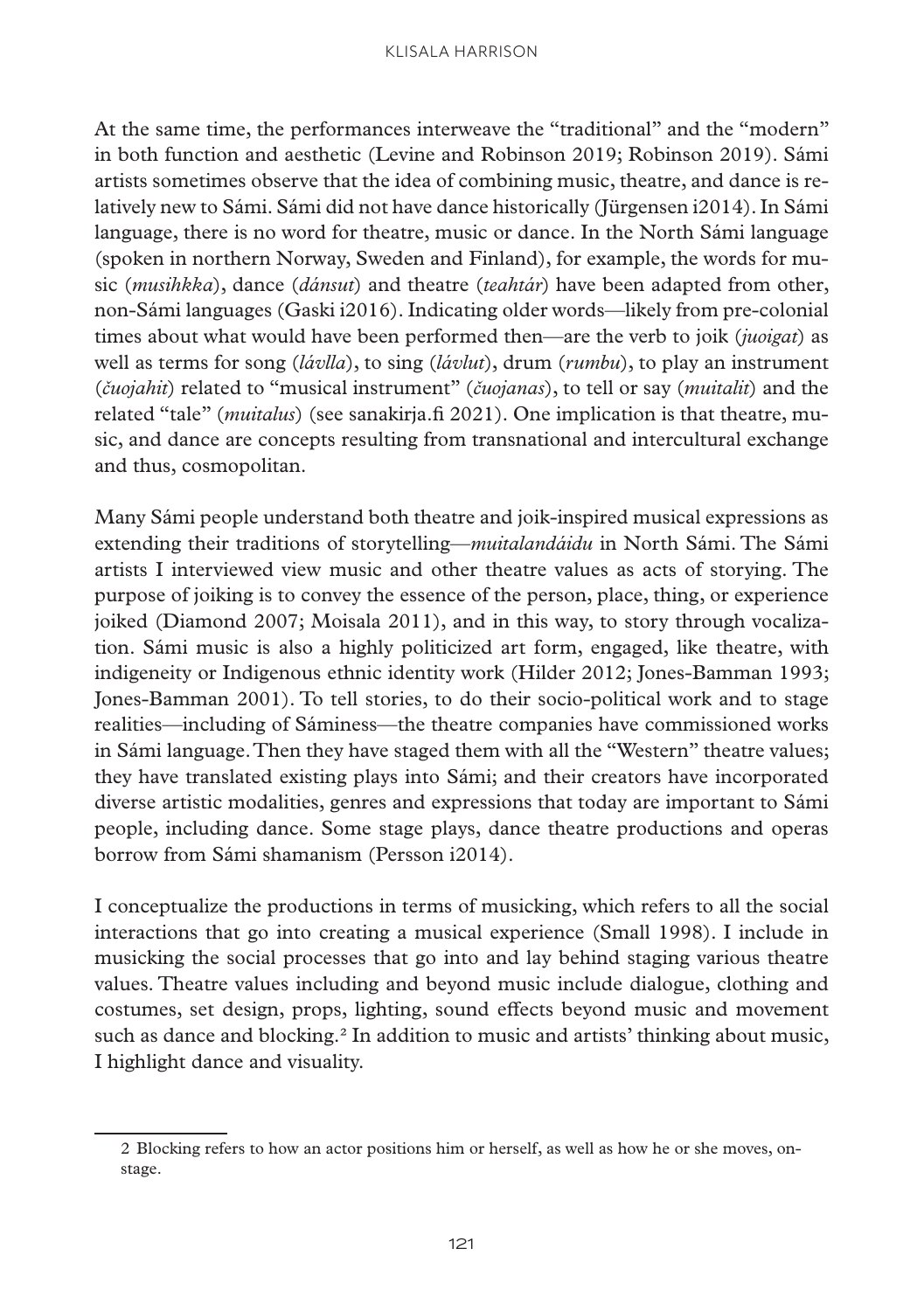## **Theoretical and methodological approach**

When approaching the musicking, I take inspiration from North Sámi scholar Harald Gaski. Gaski theorizes the place of cosmopolitanism in Sámi studies. This includes cosmopolitan theory's origin in the Greek notion of *kosmopolitês* (citizens of the world) and subsequent development by European philosophers (by Kant, Levinas, Derrida and others) and scholars of cultural cosmopolitanism (for example, Appiah and Werbner). Gaski observes in his essay "Indigenism and Cosmopolitanism: A Pan-Sami View of the Indigenous Perspective in Sami Culture and Research" that in contrast to Indigenous North Americans, who have been more "aggressive" in struggling to indigenize Native American Studies so that it is a place for Indigenous North Americans (Gaski 2013: 116), Sámi have been more welcoming of diverse cultural, ethnic, and racial perspectives and backgrounds of scholars.

So far our scholarship has not distinguished itself to any appreciable extent from Western scholarship in approach or choice of methods. It's been more about getting Sami perspectives into research—i.e., Sami empiricism—and not, to the same degree as in North America and Oceania, a question of taking our own epistemology as a point of departure, of theorizing from our own knowledge traditions. Such theorizing, Sami scholars have argued, may proceed not necessarily in place of the Western tradition, but rather in addition to it: the aim has not been framed as an "either/or" question, but rather as a "both/and" proposition. (Gaski 2013: 116)

This Sámi perspective, in principle, recognizes "a difference between research politics and research practice" (Gaski 2013: 116). Gaski speaks for cosmopolitan theorization as one possible approach to Sámi culture also by non-Sámi, like me. An inclusivity of people and process also resonates with the artists' understandings and performances from the period studied here. Frequent cross-cultural use of intangible expressions by Sámi artists is another theme that comes up in my analysis. Sámi music and theatre performances often address two audiences—a Sámi and an international one—via culturally hybrid expressions (Gaski 2008: 355–358). These often (but not always) constitute a "double communicative" gesture (of storying and musicking function and aesthetic) in which certain meanings are intended for local Sámi audiences only and others for non-Sámi while still other meanings are broadly shared (Gaski 2008: 350). I work within a Sámi ethos and ethics partly described here; I discuss most the contents intended for non-Sámi.

The article draws on ethnographic research that I conducted among Sámi artists and at the two professional Sámi theatre companies in Norway, Beaivváš Sámi Našunálateáhter and Åarjelhsaemien Teatere, most intensively between 2012 and 2015 and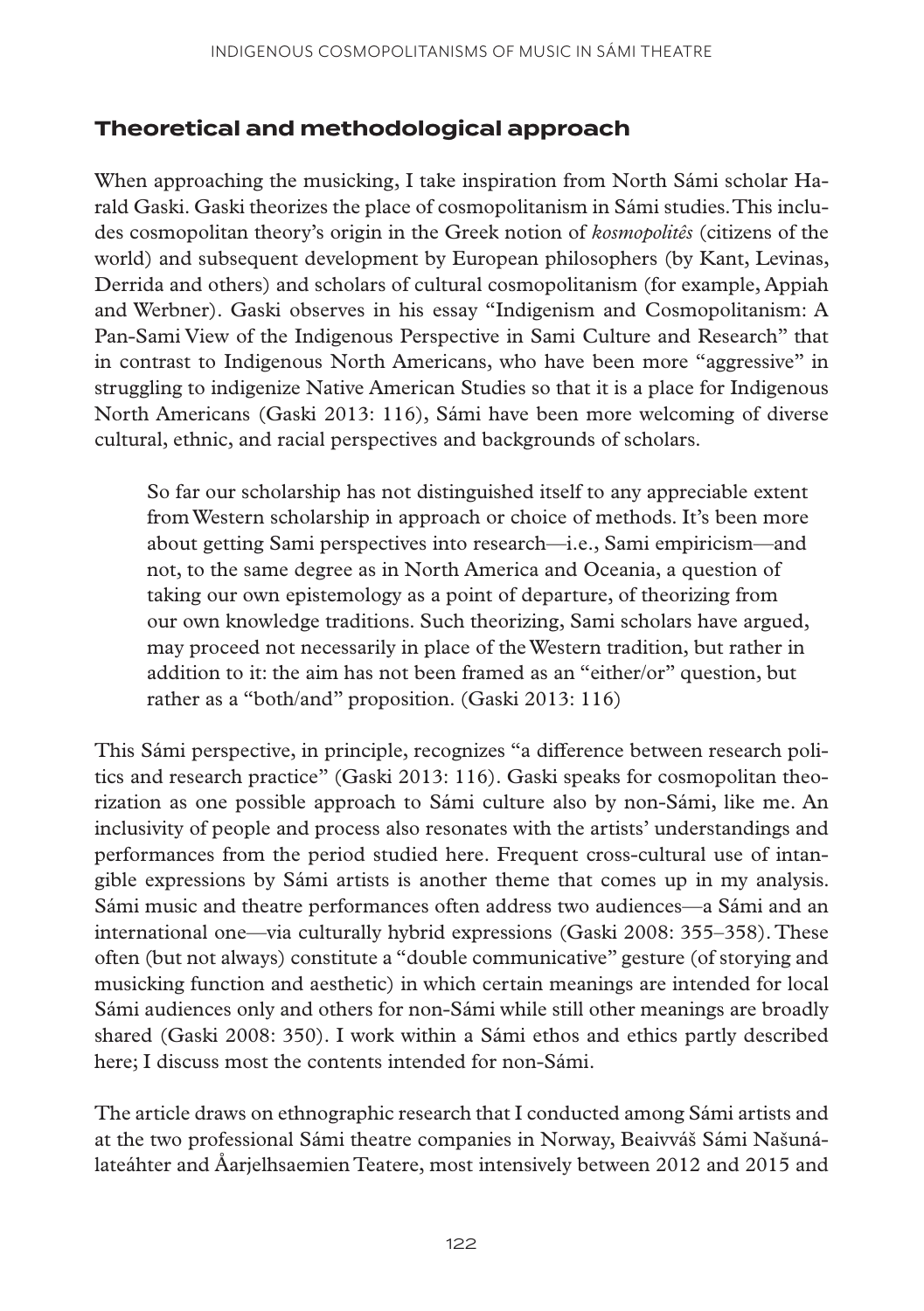intermittently since then. The fieldwork, consisting of performance ethnography and interviews, is supported by archival research in the companies' audio-visual archives, including on productions before 2012. The personal audio-visual archives of Ada Einmo Jürgensen (a choreographer and theatre director; Sea Sámi) are instrumental to my research.

After reflecting on Indigenous cosmopolitanisms, I variously examine, among other productions, the joik operas *The Frost Haired and the Dream Seer* and *Allaq*; the dance theatre productions *Eatnemen Vuelieh* and *Gïeje*; and the stage plays *Silbajárvi* and *Almmiriika*. I discuss premières of these productions created by the theatre houses in Norwegian Sápmi as well as a remount of *Frost Haired*. Addressing specific theatre productions allows me to remain faithful to the storying of their musicking, and to observe configurations of cosmopolitanism in context. I selected the performances using what Tia DeNora calls the "cherry arranging"3 method of representing qualitative research data. "Cherry arranging" means that representative examples of a larger body of research data are analyzed and published on (DeNora 2021). The voices of Sámi musicians and theatre artists feature prominently in my text. I intend them to purposefully reflect Sámi collaboration and feedback, or Sámi mediations (Gaski 2013: 118) within my research process.

## **Indigenous cosmopolitanisms**

The term Indigenous cosmopolitanism combines cosmopolitanism—which highlights "the cultural dynamics of what might otherwise have been understood as globalization" (Forte 2010: 3)—with the term Indigenous, which refers to the approximately 370 million people across 70 countries globally who self-identify as Indigenous. As defined at the UN Permanent Forum on Indigenous Issues, the heterogeneous concept of Indigenous means people self-identifying as Indigenous; continuing historical pre-settler societies; strongly linking to territories and natural resources; maintaining distinct social, economic or political systems plus languages, cultures and beliefs; having a non-dominant position in broader society; and resolving to sustain ancestors' environments and social systems (UNPFII Factsheet n.d.; discussed further at Harrison 2020: 28). Because Indigenous is a word used to politically unify such groups for example at the United Nations where Sámi have been active, it can be said that "there really can be no indigeneity without cosmopolitanism, and vice versa" (Forte 2010: 11).

<sup>3</sup> This is a word play on "cherry picking," which refers to choosing the best.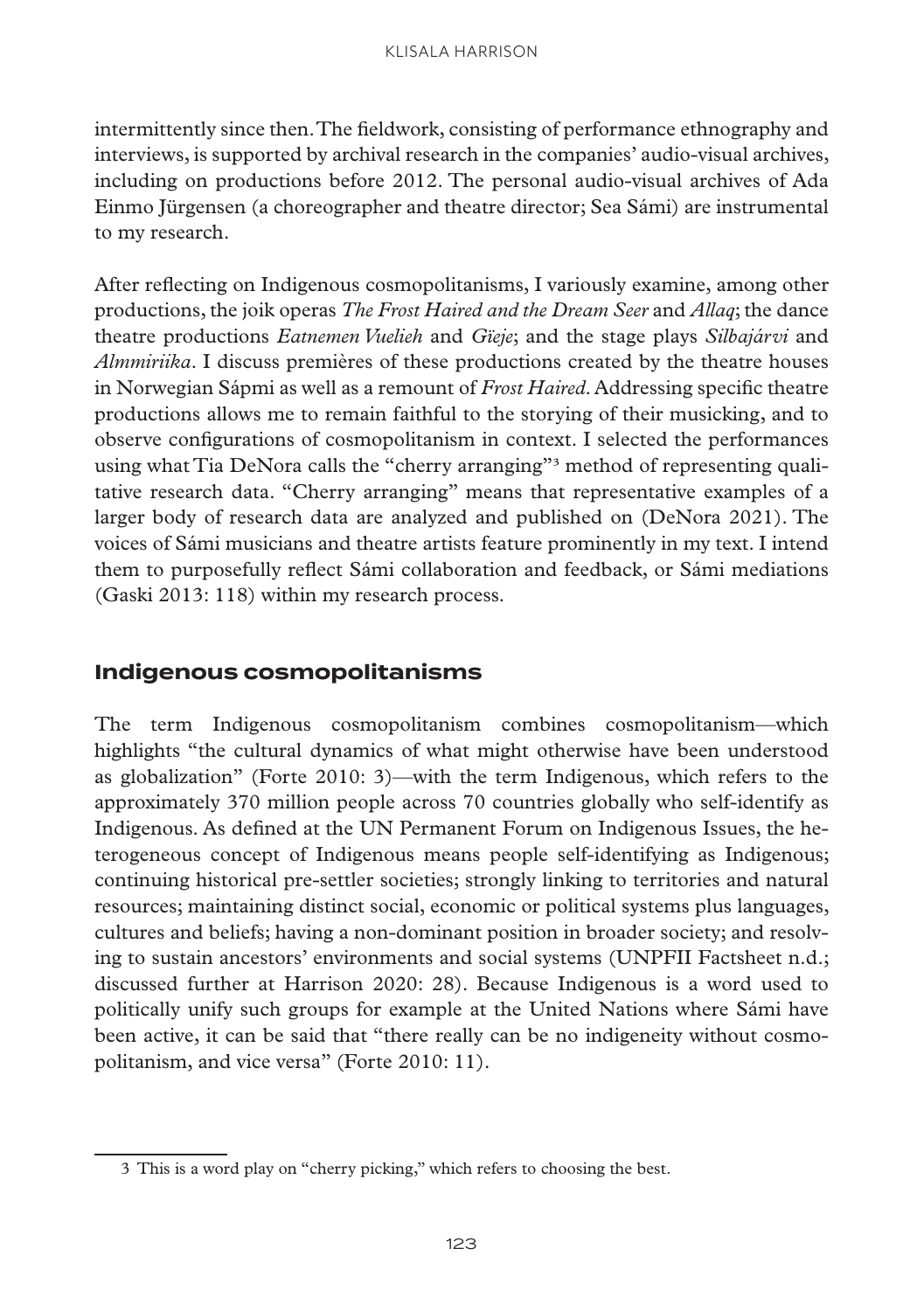In Sámi theatre, some musicking engages Indigenous people specifically, for example Sámi, or different Indigenous groups together, in one opera Sámi and Ainu (Indigenous Japanese) in an overall expression of Sáminess. Other musicking engages Indigeneity together with one or multiple geographic regions. I will identify related examples of pan-Indigenous and pan-Arctic cosmopolitanisms.

I also highlight examples of vernacular cosmopolitanism, which refers to everyday, lived cultural practices (Werbner 2020; 2006 ). I point to manifestations of cosmopolitanism whose conceptual framework—for example, vernacular or pan-Arctic may not necessarily be Indigenous, just as the music in Sámi theatre is not always Indigenous as I illustrate in the second-last subsection.

I focus most on rooted cosmopolitanism. Root is a central artistic concept in *Eatnemen Vuelieh* and can be found in many productions. Rooted cosmopolitanism often overlays with the previous adjectival cosmopolitanisms. It is particularly suited to describing Indigenous artists connecting to place (Proulx 2010 and DeLugan 2010, extending Appiah 2006). Music and musicking in Sámi theatre frequently convey a rooted cosmopolitan linked to specific geographies in Sápmi. My examples of rooted cosmopolitanism additionally have aesthetic "roots" in ethnicity, nation and spirituality, themes relevant across cultures but relevant to Sámi in particular ways. I observe limits of using adjectival cosmopolitanisms as an analytical tool, including in *Allaq*.

This article builds on music anthropological and ethnomusicology research on varieties of cosmopolitanism (Webster-Kogen 2014; Perman 2012) through describing music-theatre examples. The examples broaden knowledge of what cosmopolitanisms can be in Indigenous musicking. The (Indigenous) cosmopolitanisms have roots in Sámi history and historicity while implying transnational exchanges. My analysis extends a growing body of scholarship conveying how indigeneity and results of transnationalism are not separate or opposed but intertwined and inseparable (Levine and Robinson 2019; Forte 2010). I reference aspects of cosmopolitanisms broadly shared in an echo of Sámi scholars' and theatre artists' very point in engaging cosmopolitanism: to communicate across cultures and contexts (Gaski 2013; 2008).

## **Case studies from Norwegian Sápmi**

## **Gïeje**

*Gïeje* ("Footprints" in South Sámi) is first in a series of two dance theatre works (the second being *Gon*) directed and choreographed by Ada Einmo Jürgensen and staged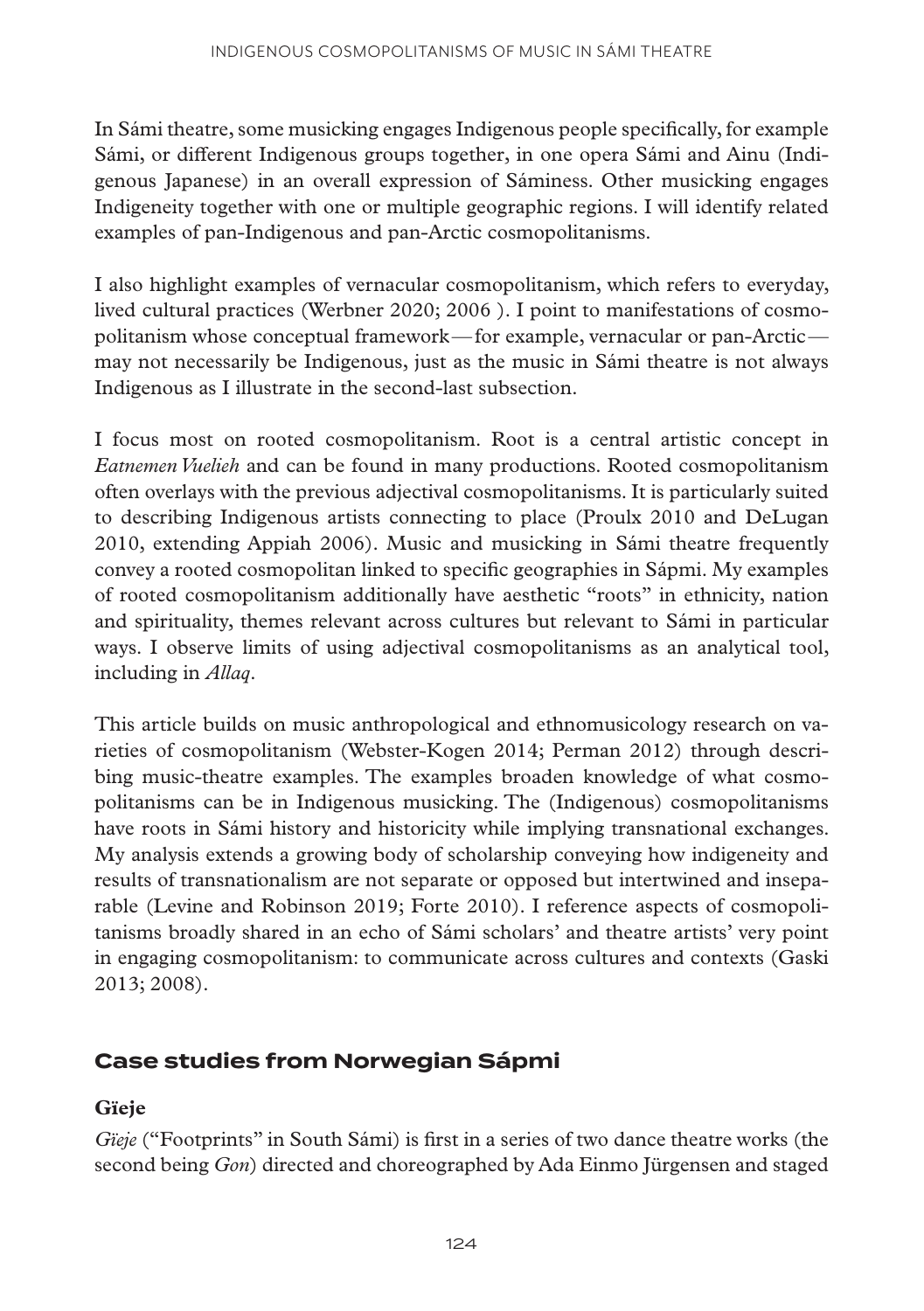by Åarjelhsaemien Teatere. Here I will interweave a description and my analysis of *Gïeje*. As performed at the Riddu Riđđu festival in northern Norway in 2008, *Gïeje* begins as five characters enter the performance space—a grassy area outdoors. They dance as if they are finding a place to camp. Dressed brightly, they carry bags. These are female dancers. Jürgensen commented, "They move as if they are breaking land, and marking the area. They show to each other that this is my area, this is my movement. This is or I am bigger and better" (Jürgensen i2014).

The dancers "explain" to the audience using gibberish, then say *almo*, which means "man" in South Sámi. One male dancer enters. All the dancers toss metal rods, perhaps three metres long each, into the space. They fall on each other in an irregular pattern. The rods are inspired by the Japanese *mikkado* game, where the point is to take out one stick without moving others.

Music is heard on a radio, then the news in Sámi. The male actor drums a rhythm on wood while the female dancers step in the spaces between the "mikkado" sticks. One of the dancers moves a stick. Therefore, she is out of the game.

In addition to the Japanese reference, the costumes, props, and music have a cosmopolitan edge. Marking Sámi ethnicity, some of the dancers wear Sámi-style leather boots with toes upturned. Yet the dancers each wear many kinds of clothes, each piece of which might be beautiful, but none of which go together as an outfit. Jürgensen recalled that this was like her Sea Sámi aunts, from Norway's northern seacoast, who were poor. Yet if they came across some fetching clothing, they would wear it, no matter if it matched their outfit or not. "The compilation becomes a style or an expression" (Jürgensen i2014). The clothing might be made anywhere in the world—for instance artificial fabrics produced in the third world—but Jürgensen interpreted it as used by Sámi in a specific region and circumstance. I interpret her interpretation as rooted cosmopolitan. The same applies to *Gïeje*'s props such as a shopping cart and plastic bags. The production used a djembe and frame drum, but not the type of frame drum Sámi shamans traditionally played.

Jürgensen's chosen costumes, props and drums can differently be related with cosmopolitanism in how they reflected her thoughts about Sámi groups that suffered cultural assimilation during colonization. For the Sea Sámi or groups with extinct Sámi languages (such as the Kemi Sámi or Akkala Sámi), Jürgensen said, "the Sámi nation has been built on scratch (nothing) because so much was taken away from us." One "can use many metaphors to describe nation-building of the Sámi" (Jürgensen i2014). This was, simultaneously, an ethnic Sámi cosmopolitanism.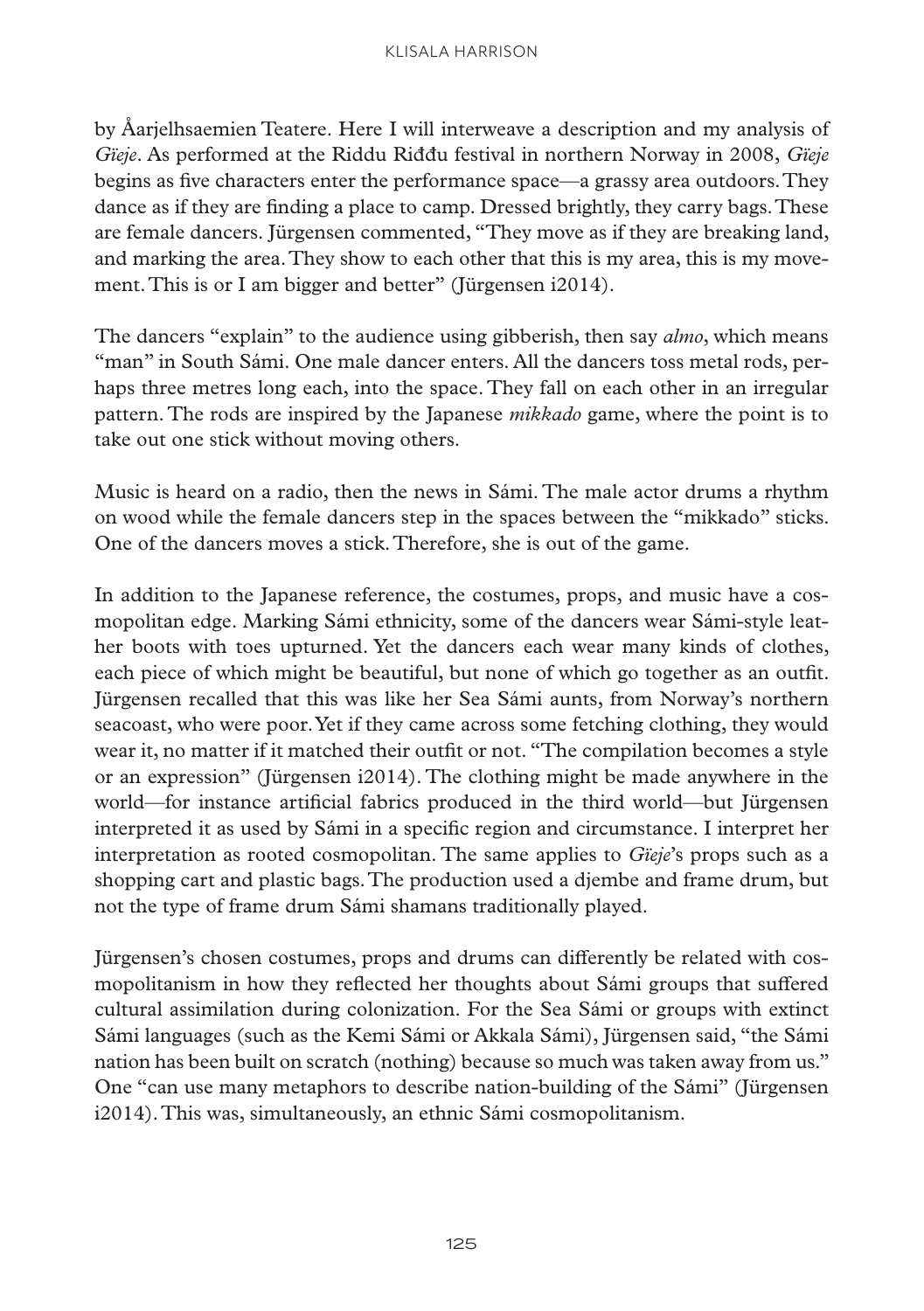Joik takes at least five guises in *Gïeje* as the work continues, most of which play into interrelated varieties of the cosmopolitan Sáminess of the work's music and musicking. Firstly, *Gïeje* is structured "like a joik" (see also Diamond 2011: 44; Harrison 2019). This is reflected in the work's dramatic arc and phrasings. Regarding arc, Jürgensen commented, "Were Ibsen used, it would start at a starting point, have a climax, and then have an ending. By contrast, joik is circular, goes on and on and on, it has an open beginning and an open ending" (Jürgensen & Harrison 2016). In terms of phrasing, "In the joik you can pause wherever you want. You can pause and then you can start again. One day you are out of breath, one place, and another day you are out of breath another place, where you have to light a cigarette, or something happens around you and then you can continue" (Jürgensen i2014). After one player is "out" of the mikkado game, there is one such a shift in direction: The performers start playing with other props like blankets. They move as if to organize their space. Everything can be used. The bags are hung on the mikkado-like sticks, for example. A thin cloth is strung between two sticks. Jürgensen commented, "If there is an interruption, big or small, everything can take a different direction and then you can go back to what you are doing" (Jürgensen & Harrison 2016).

Secondly, joik is presented in historical ways, in which a joiker expresses a sense of a phenomenon in his or her surroundings. In a following scene, two female dancers become like animals. They sniff and smell. One acts as if "I like your smell" (Jürgensen & Harrison 2016). One of the dancers dances then sings a North Sámi wolf joik. The women behave like wolves, continuing to smell. Then the other dancer sings a South Sámi wolf joik. Rooted cosmopolitanism can be heard. It has its roots in specific Sámi language areas and geographies, which include their animals.

Thirdly, one joik performance is a fusion joik which blends different styles of joik. The two dancers sing the North and South Sámi joiks at the same time. This constitutes fusion, because the musical features of joiks are distinct roughly according to the geographies of the different Sámi languages (from northern Norway to northern Russia). The term "joik dialect" is sometimes used to identify different styles of joik that roughly correspond with different Sámi language speakers and regions (see Jouste 2009; Moisala 2011). In *Gïeje*, the North and South Sámi joiks could be interpreted as expressing a cosmopolitanism rooted in Sámi languages and related (geographical) areas. As joik of the North and South Sámi sound together, this could also be a pan-Sámi cosmopolitanism. Yet djembe and frame drum accompany the joiking. The sounds of African Indigenous djembe could be interpreted in terms of pan-Indigenous cosmopolitanism, as well.

Fourthly, joik is used to comment on itself. One may say that the joik is joiking joik. Another scene in *Gïeje* features one female dancer joiking while another female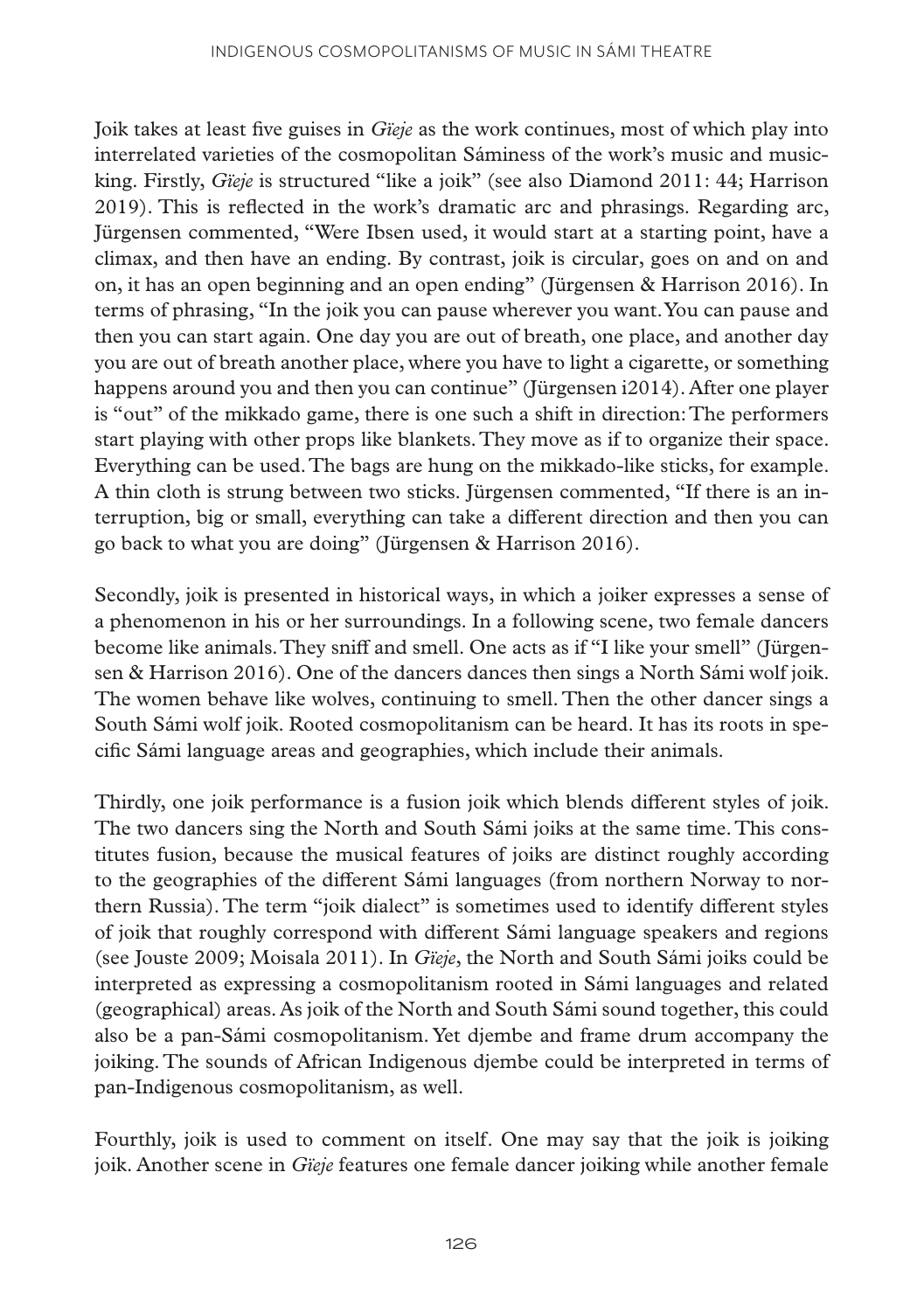dancer plays frame drum—which again, is non-Sámi and could be Celtic or Native American. Whereas drum-types raise the possibility of pan-Indigenous cosmopolitanism, the singing could affirm it. Both women start singing the vocables "hey ya ha," which are used both by Sámi and Indigenous North Americans, for example. All the actors join the women in singing, combining different tones in a cluster. Jürgensen commented, "The joik always ends in an argument. Sámi always argue, 'No, joik is not like that around here"" (Jürgensen i2014).<sup>4</sup>

Fifthly, *Gïeje*'s dancers implement Jürgensen's method for creating dance theatre, called symbiosis (detailed in Harrison 2019: 34–39). Symbiosis is a way of thinking about joik and deriving dance performance from it. The aim is to be dancing *something* in the same spirit one would joik. This differs from dancing *to* joik or other sound (Jürgensen i2014). Examples of symbiosis in *Gïeje* are bear and moose joiks, which are danced with no sound. Jürgensen explained the process for making these "body joiks":

I played for the dancers a bear joik and a moose joik. I did tell them what kind of joiks these were. I let them play with the movement that came out of the joik, to *dance* the joik not *to* the joik. We took the joik away and we just kept the movements in a body joik. Then we put a dramatic setting to put them together—the bear attacking the wolf. The dancers all the time had to keep in the feeling of the joik. They couldn't just change and be a bear, for example. Very often when we were doing the routine for the bear and the moose, they would have to go back and listen to the joiks to get the right feeling in the body. (Jürgensen i2014)

The dancers' rehearsal and development processes involved listening and listening again to joiks in order to maintain the feeling of joik in the movement.

In symbiosis, joik informs dance, but also dance may inform joik. The openness of the term recognizes that there are many ways in which joik and dance can feed into one another, leaving room for many explorations of possible creative relationships. In *Eatnemen Vuelieh*, for example, Inga Juuso joiks dance movements to come.

<sup>4</sup> Besides *Gïeje*, many Sámi productions have articulated different types of linguistic and ethnic (rooted) cosmopolitanism. For examples from Beaivváš Sámi Našunálateáhter, *Arya Leena* blended Sámi and Tibetan traditions (Gunnarsson i2012; Kvernmo 2014); *Mun lean Inanna* or I am Inanna mixed lyrics from ancient Sumer together with Sámi language, Japanese-inspired movements and costumes inspired by the Middle East and various Indigenous peoples globally; and Lorca's *Blood Wedding* mingled joik with Andalusian flamenco. Some of these cosmopolitan productions indexed national roots as well, such as in Tibet and Spain.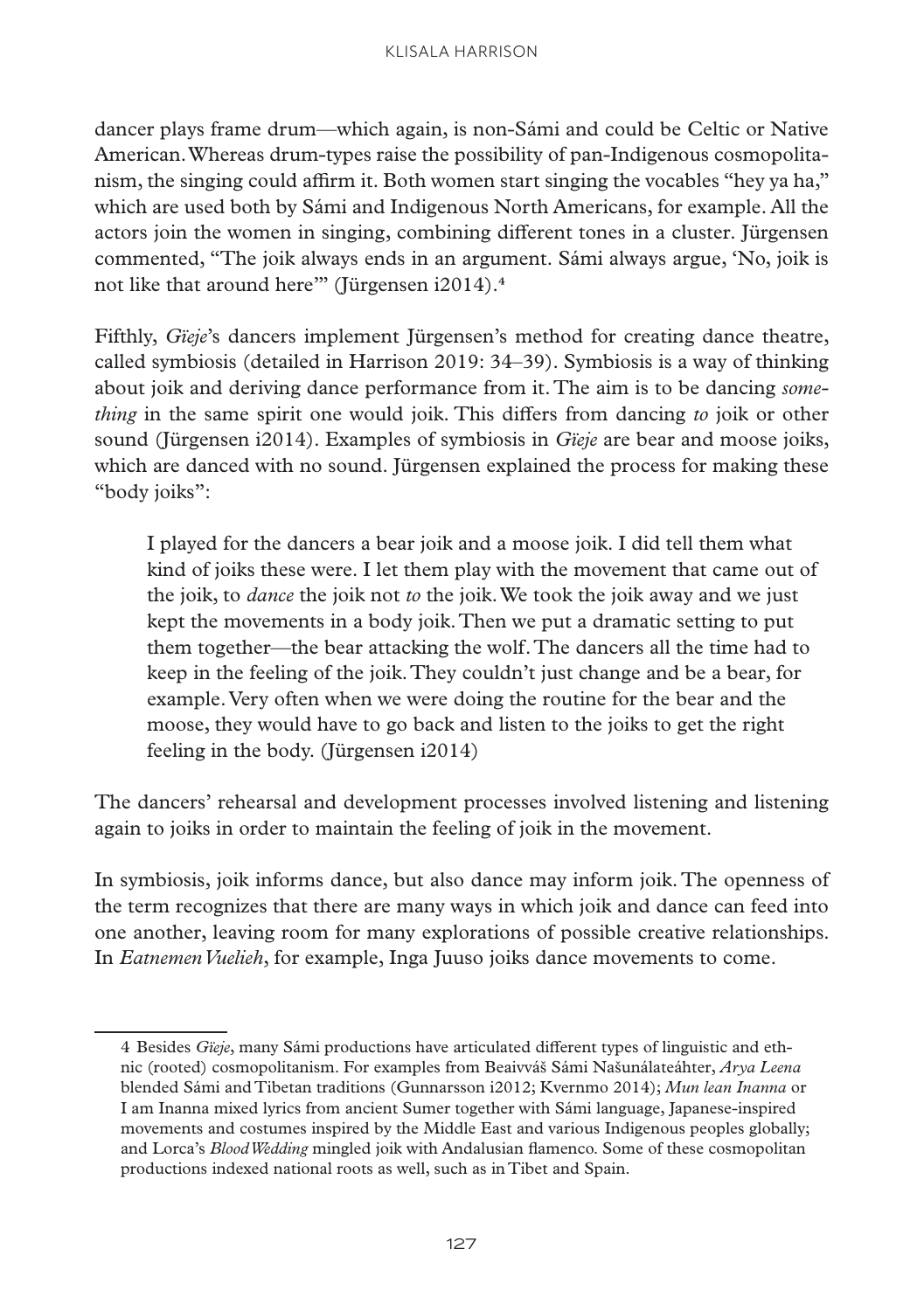The silently danced joiks in *Gïeje* resonate with one method that Frode Fjellheim (South Sámi)—Jürgensen's longtime creative partner for developing and implementing the symbiosis method—uses for composing joiks. He creates joik melodies from the sounds of language. It could be the English language phrase, "Trondheim is a nice city," or phrases in other languages. He takes away the words, then builds musically on their sounds' rhythms and pitches. Sámi language can be used in this way during the creation of traditional joiks. Fjellheim said, "Sometimes I just open a book and start reading, and I'm just improvising a melody as I'm reading the book and record it" (Fjellheim i2015). In the creation of dance through symbiosis, the joik sound may be stripped from movement.

*Gïeje* also includes a sound performance made using homemade "instruments" from anywhere and everywhere available, in other words their cosmopolitan provenances. The dancers use sounds from the audience, and since this was initially an outdoor performance, blowing wind, in order to inspire the musical rhythm. They first play, as percussion instruments, props that they find around the performance area, for example a cooking pot, a food tray, a bucket as well as a rattle and drum. Later, they circle in the air electricians' plastic tubing, which makes high-pitched whirling noises. *Gïeje*'s music, sounds, and other theatre values evidence a "culturally open" and cosmopolitan Sáminess.

#### **The Frost Haired and the Dream Seer**

Whereas *Gïeje* engages the Sea Sámi and South Sámi language groups, *The Frost Haired and the Dream Seer* deals with North Sámi environments particularly of the traditional livelihood reindeer herding practice. *Frost Haired* (for short) has been described as "a dream play—wherein a young reindeer herder is visited in a dream by a sage from ancient times. The sage imparts forgotten wisdom to the young man and paints a vision of chaos and destruction lest Man forgets that he is but a tiny part of the Universe and that he is subordinate to Nature" (Gunnarsson i2012).

The play includes diverse cultural influences at the levels of the script including its dramatic conventions, visuals, costumes, blocking, sounds and music. Cosmopolitanism in this musicking extends at least from Sápmi to Japan.

Beaivváš Sámi Našunálateáhter produced the play in 2007 and remounted it in 2013. The production projected its Sámi text, with appropriate language translations for performances in Sápmi then national (Norwegian) and international tours, on a screen behind the stage together with images of Sápmi nature, with fells and reindeers, in different seasons.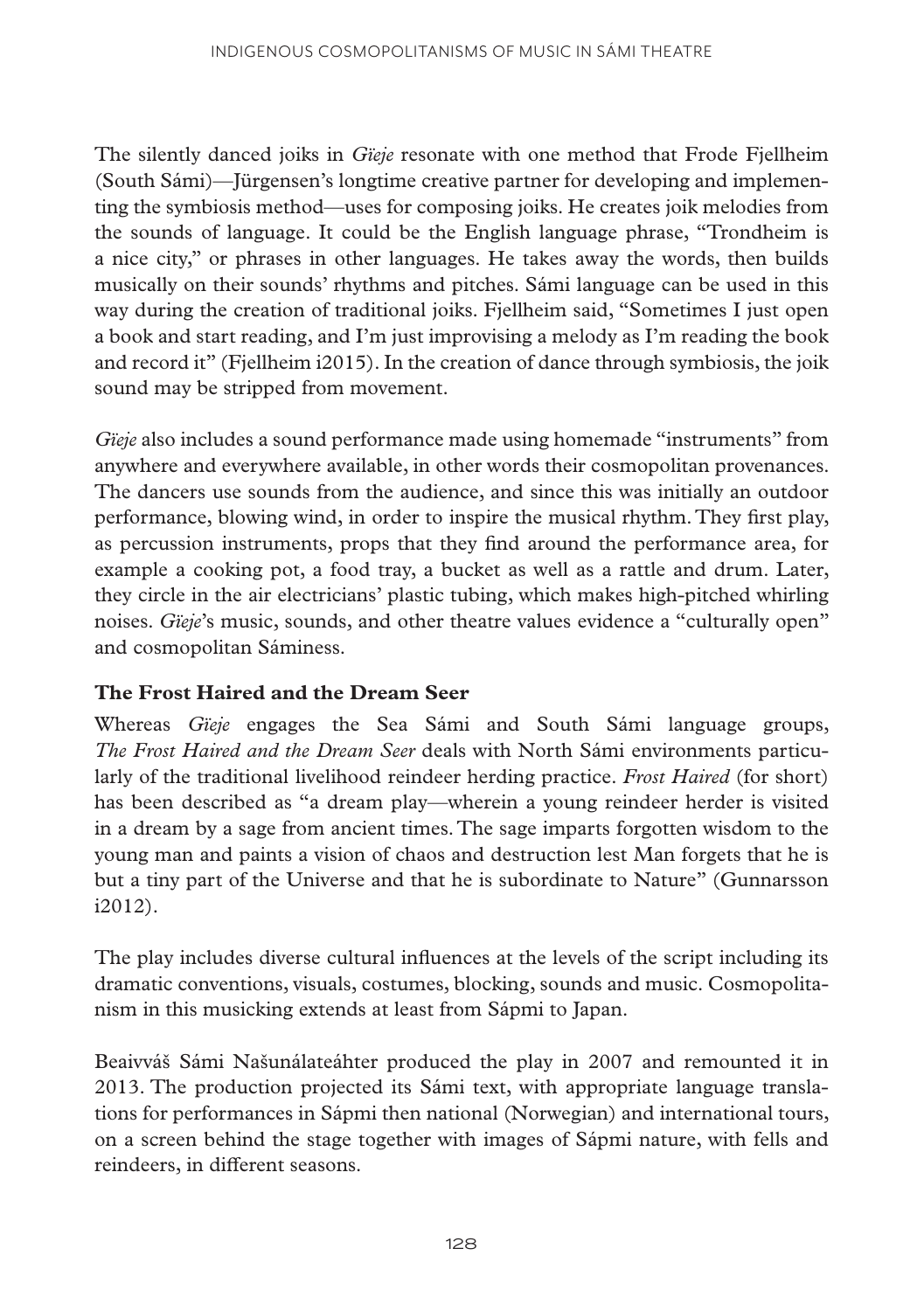These performances of Sáminess reflect the international history of the play and cosmopolitan interests of its creators. *Frost Haired* was written by Sámi cultural icon Nils Aslak Valkeapää (North Sámi, Finland; called Áillohaš in North Sámi). It was first performed by him and his artistic team in 2001, in Sapporo, Japan, as a recital during the city's winter festival, shortly before his death. Joiks created by Valkeapää's team were interspersed with poetic text by Valkeapää (translated from Finnish then) read in Japanese, by Junichiro Okura.

The 2007 and 2013 remounts combined Valkeapää's poetry with dramatic conventions of Noh theatre, including from the book of Zeami, a 15th-century book about the principles of Noh. The principles include the conventional Noh characters of the *shite*, the main character, and *waki*, a storyteller figure. Director Haukur J. Gunnarsson explained,

The waki is a humble person or a pilgrim. In this case it is a reindeer herder following his herd. The shite, the main character, is an image of what you can interpret as the *noaidi*, a [Sámi] shaman from old times, who has come to reveal to the young reindeer herder the old wisdom, which he wants him to carry on. In the end the Dream Seer gives his noaidic power to the young reindeer herder, who then in a way takes over his role and wisdom. (Gunnarsson i2014)

Other aspects of Noh in *The Frost Haired and the Dream Seer* include the show starting with an empty stage. There is the constant presence of a chorus: joikers who are also the actors as well as live musicians. However, Gunnarsson and choreographer Indra Lorentzen decided to do something more than in Noh when the chorus enters the stage and takes its place. Usually in Noh, the entrance is silent and non-interactive. For *Frost Haired*, the characters entered one by one, audibly greeting the audience in North Sámi language. "They represent the spirits of nature and also the helpers of the Frost Haired. They are much more active than the chorus in Noh theatre," Gunnarsson explained (Gunnarsson i2014). This action of the musicians and actors rooted them in Sápmi whereas the sage Frost Haired represented an environmentally aware, historically informed and culturally continuous Sáminess.

Noh also influenced the choreography. According to Gunnarsson (i2014), Lorentzen "didn't try to recreate Noh-style movements, but she used the atmosphere of Noh, the contained energy of the Noh theatre actor. The choreography is an original creation." She used actors' movements to convey the atmosphere of nature, reindeer and wind. "In a way," Gunnarsson observed, "the text is choreographed [also]. There are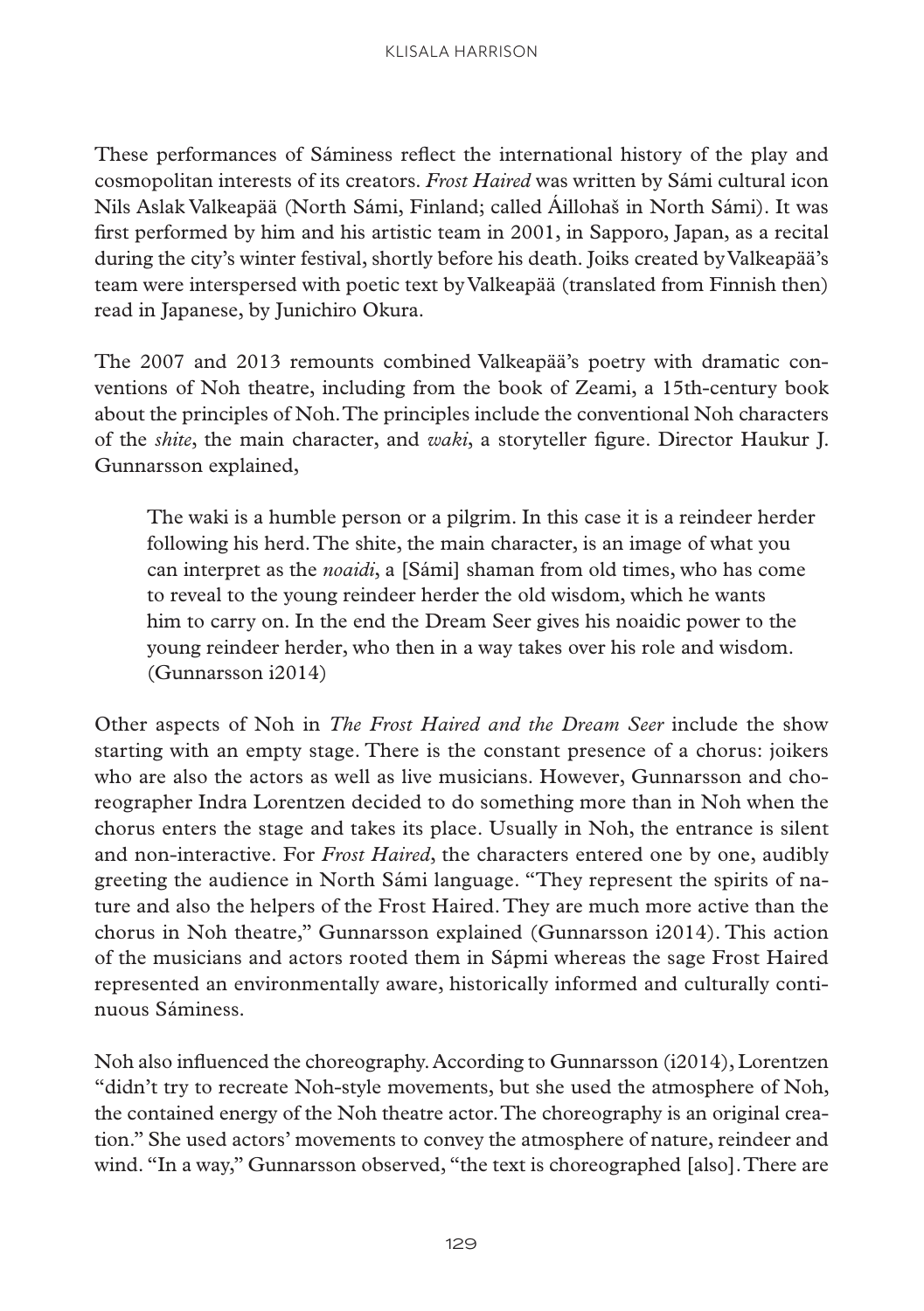scenes of free spirits in the background [against projected photographs of Sápmi] nature, reindeer and the wind [in the landscape] while Frost Haired is speaking to the reindeer herder [and] there's no music" (Gunnarsson i2014).

Costumes also give a Japanese-like atmosphere as two female actors wear kimono-like silk costumes. Yet the visuality is also Indigenous Japanese or Ainu. Frost Haired wears a bear design derived from bear mythology of the Ainu. Sámi also have bear myths. Another costume features an Ainu owl design.<sup>5</sup> Gunnarsson elaborated, "Valkeapää went to the north of Japan because this is where the Ainu people come from. There was a connection there" (Gunnarsson i2014). Further extending the Ainu content are light projections to the side of the stage, based on Ainu patterns. For the male actors and members of a live band, costume designer Berit Marit Hætta used also the basic cut of Sámi traditional dress, *gákti* (in North Sámi). Thus, the visuality of this theatre production combined Japanese dress with Ainu-influenced light projections and costumes as well as the Sámi gákti. The visuality of *Frost Haired* had Indigenous cosmopolitan roots both in Ainu and Sámi cultures. A critical mind might question what it means to have roots in specific cultures without authorship in those cultures. A detailed consideration of such ethics is beyond the scope of this article. The Sámi artists I interviewed saw such borrowing as unproblematic within their ethos of cultural openness which honors Sámi artists' cross-cultural connections and trusts them and their artistic collaborators, as arts experts, with honoring the necessary and appropriate ethics. Such an ethos also shapes, for example, how in the Sámi music industry, many Sámi musicians include musicians and music genres from other cultures (Chen in progress). This reminds us that morality is always culturally located.

The music, essentially the same in 2007 and 2013, consisted mostly of joik-jazz fusions earlier created, performed, and recorded by Valkeapää together with other musicians. *Frost Haired* especially used joiks co-created by Valkeapää and Esa Kotilainen (North Sámi, Finland), then recorded in the 1970s and '80s.

Gunnarsson hired Mattis Hætta as a joik consultant in order to select joiks composed and recorded by Valkeapää. Hætta chose the joiks, Gunnarsson said, based mostly on "the moods of the scenes; more the melodies than the text[...]. In a way, we ignored the text or the lyrics over the sounds because we were using the melodies as [a way of] creating an atmosphere around a situation, [an] emotion of a scene" (Gunnarsson i2014).

<sup>5</sup> Other examples of Japanese influence in productions of Beaivváš Sámi Našunálateáhter include *Nárukámi* (1991), a Japanese kabuki play adapted to Sámi mythology; *Boaresbártnit* (Batchelors 1995) that combined Japanese comedy with Sámi storytelling; and *Nikio* (2008).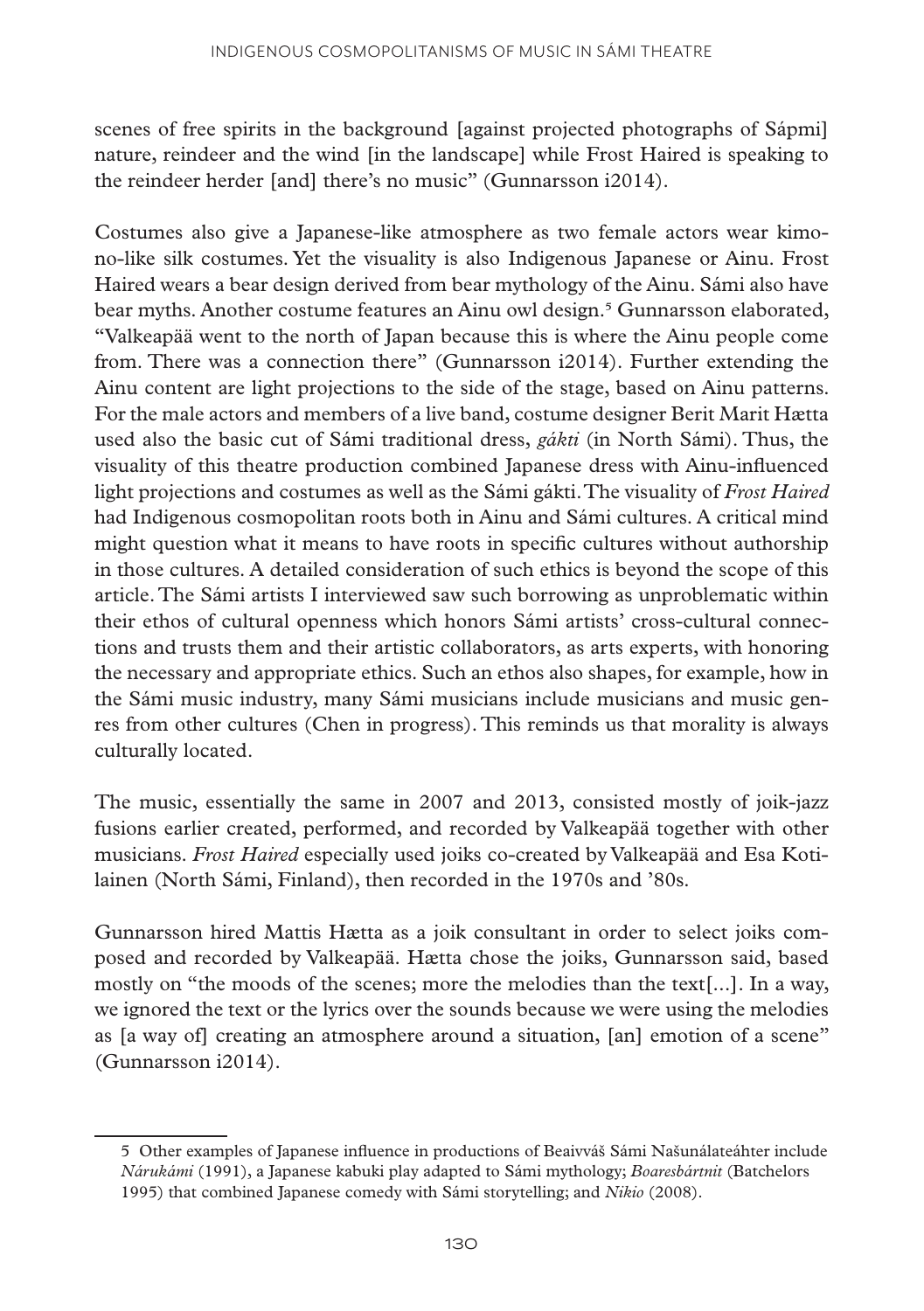Different from the costumes, movements and musician/actors' greetings of the audience, the music did not integrate any "Japanese" sounds according to music director Roger Ludvigsen. When I asked Ludvigsen whether he intended the use of flute, played by Patrick Shaw Iversen, to sound Japanese in any way, the answer was, "No, we didn't think of that" (Ludvigsen i2013). Ludvigsen played guitar while Kotilainen played synthesizer. Thus, the musical sound foregrounded Valkeapää as much as possible. It sonically rooted the broader cosmopolitanism of the production in his music. Ludvigsen elaborated, "Basically the arrangements [in the play] are the same as they [were] 30 years ago. We [were] thinking [...] not to change [...] much, to make new arrangements. We wanted to keep [the sound] like it was" (Ludvigsen i2013). Kotilainen noted that the melodies were the same as in the 1970s, as was his instrument (synthesizer) and the musical form for many of the joiks, however improvisations were "a little bit different" from the '70s and "always different" from performance to performance. There were other minor changes, for example, using a different key for a new singer or choosing not to use any instruments in one case.

No instrumentation was used, however, for a joik thought to be Valkeapää's mother's joik to Valkeapää (sung by Mary Saare). This means that the joik was created by Valkeapää's mother for Valkeapää, it is in the genre of a person joik, and as such, it belonged to Valkeapää. Another joik likewise had no instrumental accompaniment (and was performed by Ingá-Máret Gaup-Juuso in 2007, replaced by Iŋgor Ántte Áilu Gaup or Áilloš in 2013). The monophonic joik strongly indexed North Sáminess due to the North Sámi joik dialect being associated with its corresponding language and culture area. Yet as music scholars know well, music styles and genres shift and change all the time, including joik, whose practitioners from across Sámi and sounds are nowadays in constant contact and may influence one another (Gaski 2008).

When it comes to the polyphonic joiks, featuring voice with instrumental accompaniment, I'd like to peel back exactly how Valkeapää's sound (Ramnarine 2009) could be considered both rooted and cosmopolitan. Kotilainen and Ludvigsen described to me in interviews the cultural mix in Valkeapää's joiks, from the perspective of compositional process. Valkeapää had a "very, very open mind," Kotilainen explained. When making new joiks, Valkeapää sang the vocal line. He usually composed the joik melodies although sometimes he collaborated with others on this. For joiks used for *Frost Haired*, four out of the 13 pieces are collaborations. The joik melody was ready or "fixed" before an improvisation session, then other musical material was built on top of that. Valkeapää was then "very free to experiment with sounds and arrangements" (Kotilainen i2013). In practice, Kotilainen improvised on keyboard, and the other musicians with whom he collaborated were free to join in creatively with their own ideas. The instrumental and synthesizer effects surrounding Valkeapää's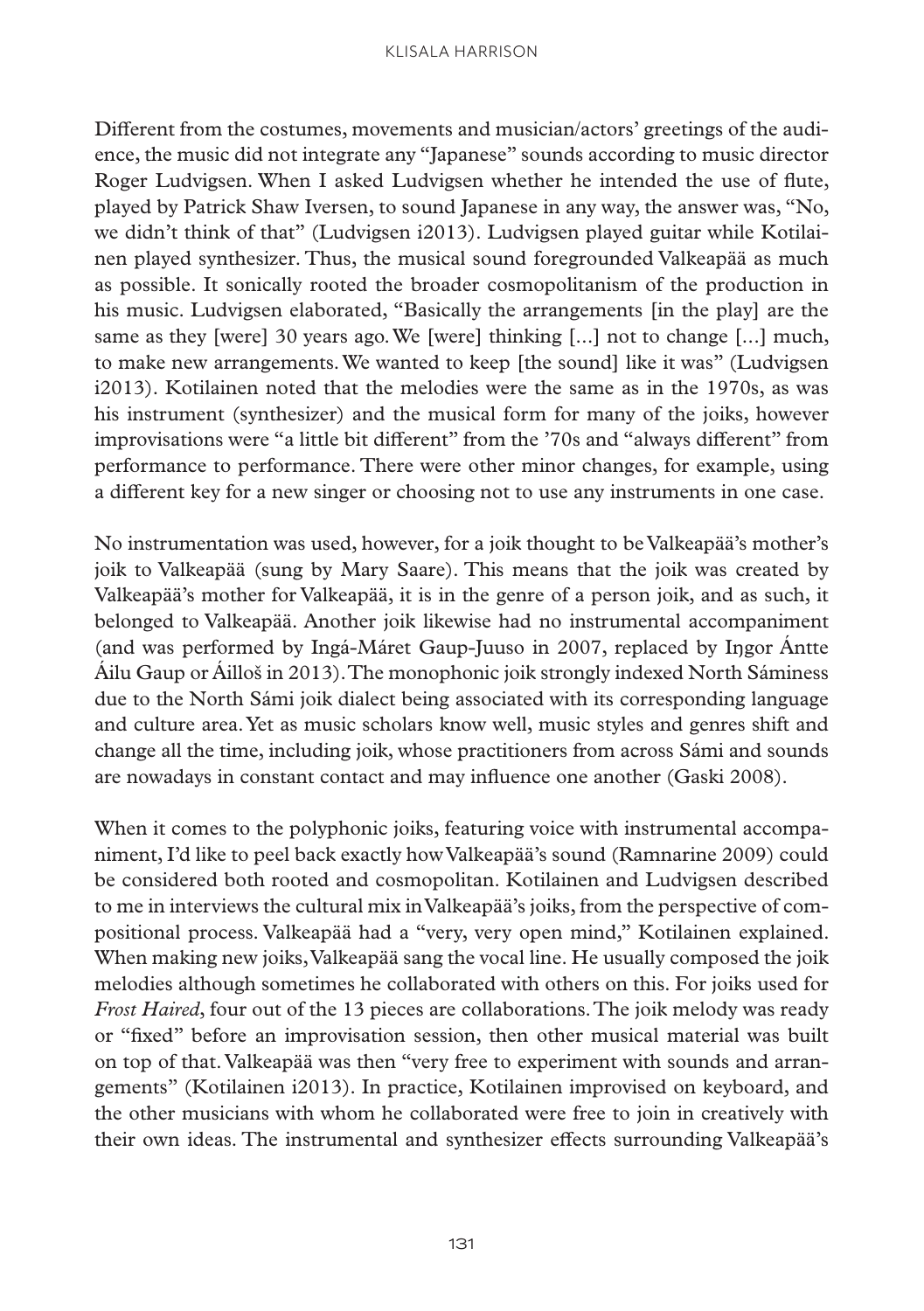joiking came from other musicians, with Kotilainen making a foremost contribution through his extremely skillful keyboard playing and sound manipulations.

The strongest non-Sámi influence in Valkeapää's sound, which as mentioned was collectively generated, was free jazz—developed in 1950s and '60s USA. According to Kotilainen, his free-jazz focus was inspired by a popular song from the early 1970s performed by Seppo Paakkunainen and Edward Vesala of the band Karelia. The song combined free jazz, drum and joik. Subsequently, Valkeapää took his music work in this new direction. In 1977, Paakkunainen, Kotilainen and Valkeapää met when rehearsing for, and then performing, a radio concert in Helsinki. They collaborated so well on joik-jazz fusion music that they continued their work including through the DAT record company in which they were all involved (Kotilainen i2013; for a history of DAT, see Hilder 2014: 164–167). Their forthcoming recordings can be interpreted as rooted cosmopolitan, or Indigenous specifically North Sámi cosmopolitan, in combining the North Sámi joiks with free jazz, a now-globalized music genre of American origin.

Valkeapää is renowned for his collaborative, ground-breaking recordings and performances of what is today called "new joik" or "modern joik." Hilder defines new joik as "music based on 'traditional' [joiks] or 'traditional' joik practice, which are negotiated to fit with 'Western' popular, jazz, and classical musical practices, such as tuning, rhythm, meter, and forms like popular song, as well as incorporating instrumental accompaniment of different kinds" (2014: 85). Valkeapää's joiks mostly refer to nature including places and animals, but sometimes also people, which are all traditional or historical joik subjects. In such ways, Valkeapää's joiks' sounds and subjects are rooted in Sápmi ethnicity (especially North Sáminess), regions (particularly the North Sámi region and Sápmi) and environments (for instance, northern Sápmi, but also a variety of places implied by globalized music genres). Various aspects sound a rooted Indigenous cosmopolitanism and cosmopolitan Sáminess while others point to transnational routes of music genres as part of recent Sáminess.

Kotilainen and Ludvigsen noted that reception of Valkeapää's joiks could be special for Sámi because many Sámi today know joiks recorded by Valkeapää in the 1970s (Kotilainen i2013; Ludvigsen i2013). Most Sámi viewers could take a deeper feeling of "rootedness" away from the production, also knowing for instance that "Sámi Eatnan Duoddariid," the first joik used in the play, joiks the tundra of the North Sámi people and their reindeer (Kotilainen i2013; Ludvigsen i2013), or that the joik "Biegga" refers to the wind experienced by both (Gunnarsson i2012). Sámi audiences would likely recognize these roots in the natural environment or people, especially Sámi from specific generations and places. Joik references are very specific if you are a cultural insider, for instance, as mentioned, one of the monophonic joiks was Valkeapää's mother's joik to Valkeapää.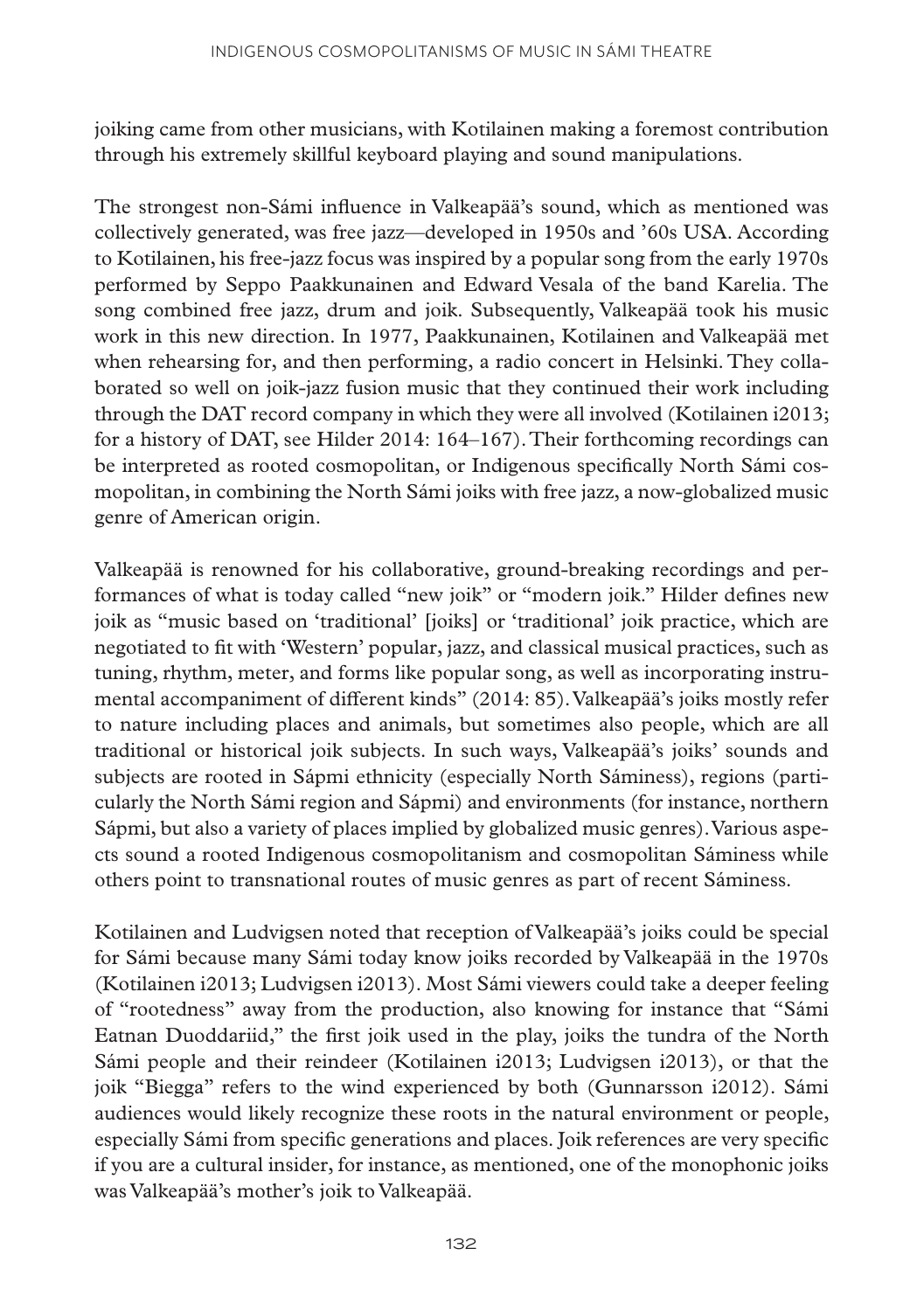Additionally, Sámi audience members would likely recognize roots related with the construction of a pan-Sámi ethnicity—across Sápmi in today's northern Norway, Sweden, Finland and Russia—as well as an asserted pan-Sámi nationhood. Joiking Valkeapää's joiks, broadly, has been used in events that bring together Sámi from different languages and geographies. The events promote feelings of pan-Sáminess and nationhood, both in Sápmi and in the Sámi diaspora of the Nordic countries' southern urban centers. For one example, to celebrate the 70th anniversary of Valkeapää's birth in 2013, joikers from throughout Sápmi (including Johan Anders Bær, Ulla Pirttijärvi and Niko Valkeapää) performed Valkeapää's joiks as a concert both in Inari and Helsinki, respectively in northern and southern Finland. The performance unfolded in front of projections of Sámi poetic texts and Sápmi nature-photographs. *Frost Haired* took the same approach musically and visually (with relevant text-translations), including in tours throughout the Nordic countries as well as Iceland, Japan, India, Nepal, and Bangladesh.

#### **Allaq**

The joik opera *Allaq* ("Brown Bear" in Greenlandic; produced by Beaivváš Sámi Našunálateáhter) tells of a young Sámi woman who is a *quivitoq*. *Quivitoq*, a Greenlandic Inuit term, refers to a person who has too much power due to knowledge potentially damaging to community. Consequently, the Indigenous group to which she belongs has exiled her to a hidden valley. It has also sent her grandmother there to die due to age and illness, mimicking a historical practice. The story is set in a time of widespread environmental devastation in which poverty-stricken Indigenous people neither have food nor clean water. In the hidden valley, Allaq learns to "listen" to ancient ways, which the joik opera illustrates through the metaphor of her grandmother teaching her to "listen" to singing stones. Allaq becomes a bear's lover. However, a male from her community kills the bear and rapes her.

*Allaq* by Cecilia Persson (director, South Sámi Åarjelhsaemien Teatere) concerns various, broadly shared, kinds of violence. Persson evokes environmental devastation and gendered violence indirectly as a pan-Indigenous issue, through a fiction woven of myth, history, and story. The disaster theme at the beginning was intended to mirror Shakespeare's *Harvest* (Persson i2014).

The story spotlights elements of Indigenous culture from across the Arctic: a Sámi bear myth; Athabascan and Greenland Inuit histories of being left by or leaving a tribe to die; Athabascan shamanism; and journalists' stories of stones that "sing" as they move on the ground in southern Greenland. These ethnicities index a pan-Indigenous and pan-Arctic affinity of Sámi as an expression of Sáminess.

The costumes also take inspiration from different Arctic Indigenous groups. Designer Berit Marit Hætta said that she intended the costumes' colorfulness to inspire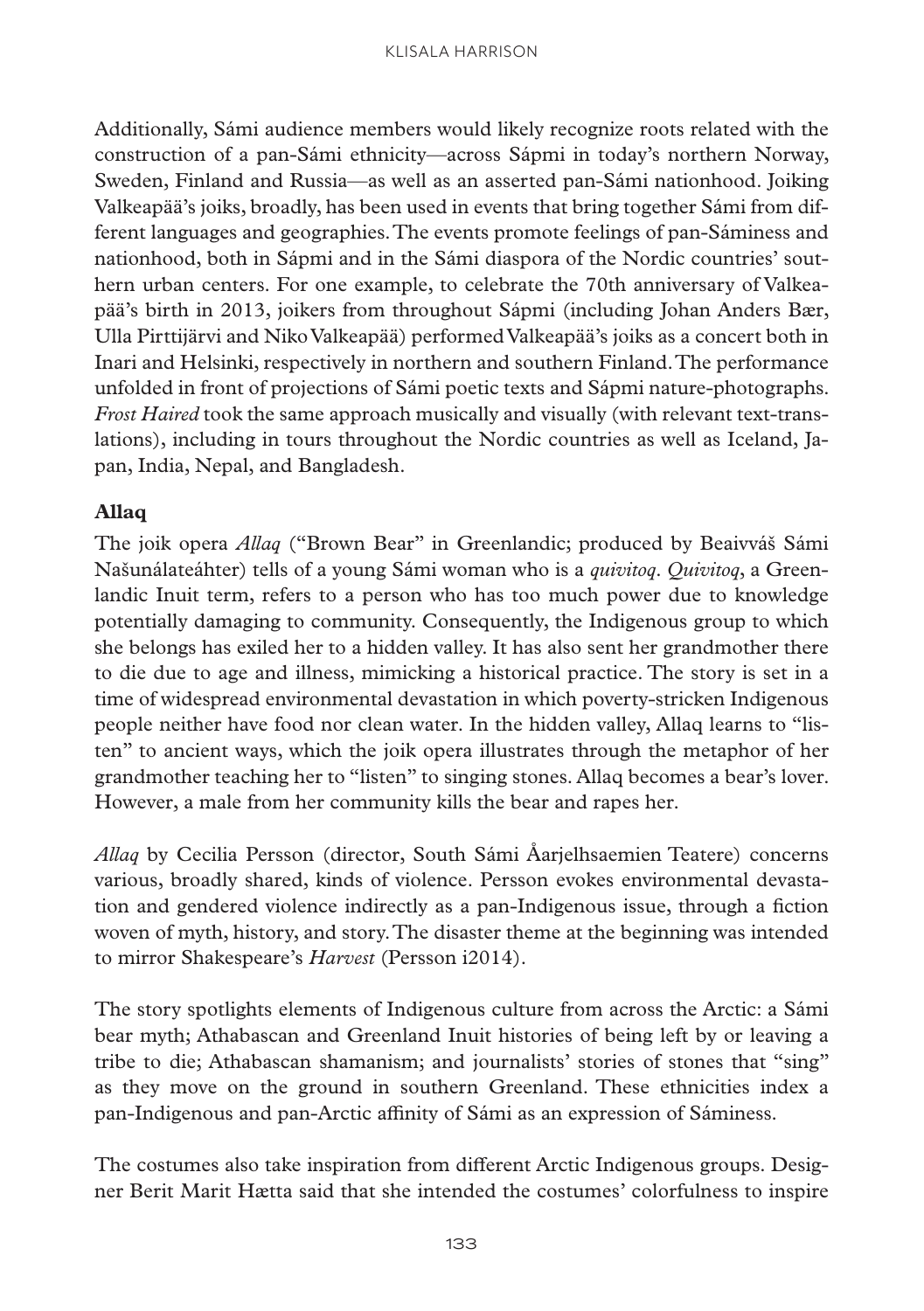hope. She "noticed how people living in extremely poor countries, who have in a sense had to surrender to their environment, nevertheless dress up and decorate themselves. They have not lost their dignity and zest for life although they may be in need of everything else" (Lehtola & Magga 2011: 48). While the costumes may be considered pan-Arctic Indigenous cosmopolitan, Hætta related the costumes' relevance to economically marginalized peoples, which, as Jürgensen observed, includes some Sámi.

The staging and lighting offer additional Sámi content. Three low wooden arches on the stage mimic designs from *duoji* or Sámi handicraft. As Allaq's grandmother dies, she appears, thanks to video projections, to climb the Milky Way. This reflects Sámi beliefs about what happens after death.

Extensive art music composed by Kristin Mellem drew on her background as a classical string player and a Sámi. It expresses her western as well as pan-Arctic affiliations as a Sámi and, thus, her Sáminess. For this pre-recorded music, Mellem performed violin, viola and cello whereas other musicians played synthesizers, organ, prepared piano, and percussion (Beaivváš 2010). She also incorporated many drum sounds. She intended the drumming to echo sounds shared by Sámi, Inuit and Athabaskan peoples and beyond (however, the play did not incorporate widely different drum rhythms, timbres, styles and -types). She intended a steady "drum rhythm" played on cello in the bear-hunting scene to suggest shared bear rituals among circumpolar Indigenous groups. Mellem (i2014) commented, "I wanted to relate to Sámi music, but not too much. I wanted to introduce other elements to open the music in terms of time and space." The steady rhythm in somewhat flexible time sounded "in the spirit of" a bear: "The bear is so flexible and strong and it's not slow. It's very accurate I think" (Mellem i2014).

Because the singing stones are in Greenland, and Greenland is about 90 % Inuit, Mellem intended music she composed about the stones to reference Indigenous peoples, not "only" the environmental theme of the plot. Mellem took an Indigenous view to the stones, perceiving them and creating music about them as animistic and living witnesses to history:

It is like a magazine of history inside these stones. They have seen everything coming and going. They have seen animals, nature, people coming and being born and dying and all the generations coming. They have seen it all and, in a way, they are just watching. They have the wisdom, but they don't interfere with anything, but they know everything. (Mellem i2014)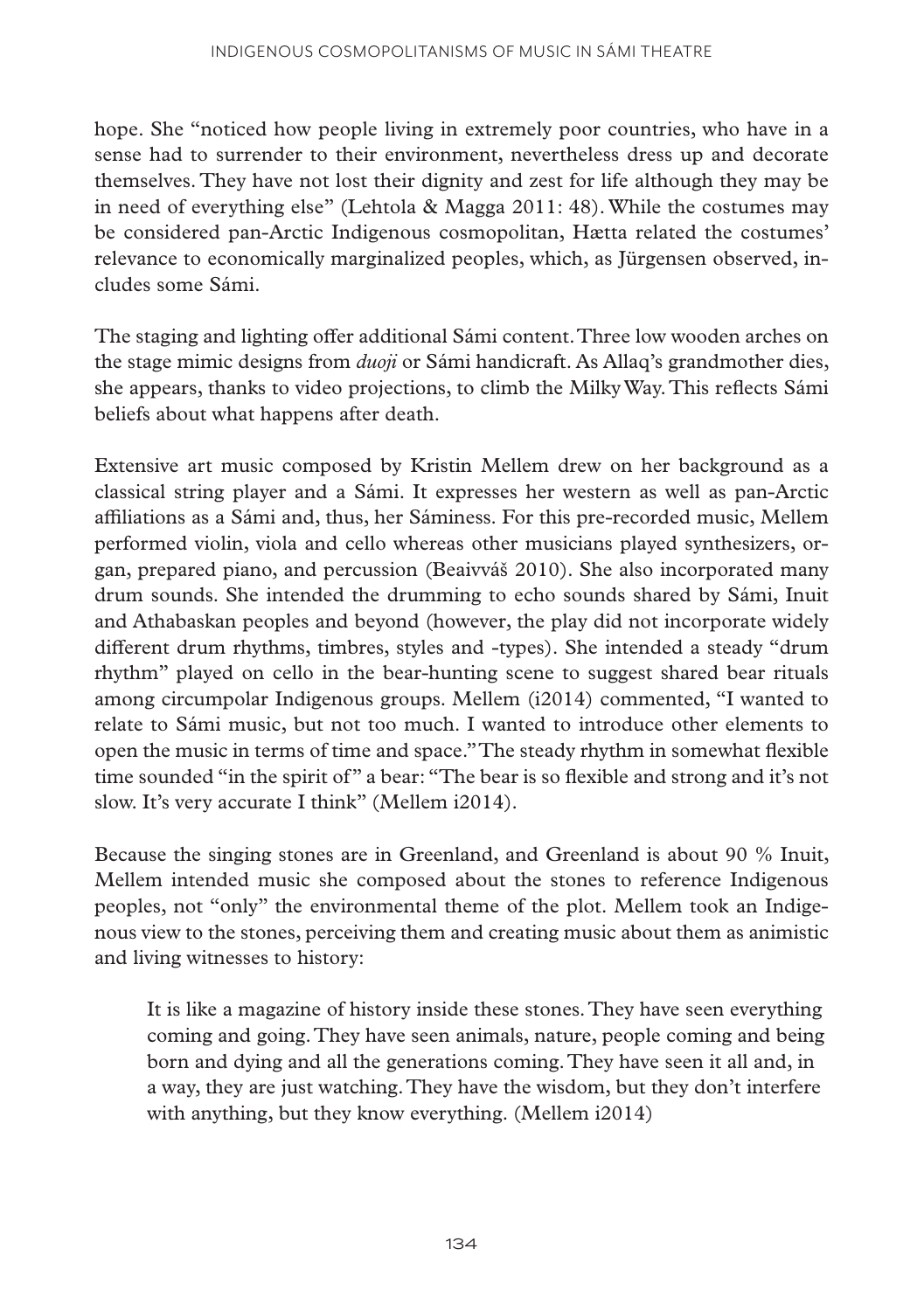In this way, Mellem understood her pan-Indigenous, pan-Arctic, and western cosmopolitan sound as expressing Indigenous epistemologies concerning the natural world, particularly elements of the natural environment understood as living beings.

Her use of joik indexed a cosmopolitanism rooted in Sámi ethnicity and her specific Sámi language and geographical area. The beginning of "Allaq's Joik," sung in North Sámi and joik vocables, uses intervals that Mellem hears as customary for joik in her area: perfect fourths and fifth intervals. Then it changes to uncommon intervals: a major third and augmented fourth or diminished fifth. "The beginning is like a joik and then I go in another direction," she explained. Because it is the character Allaq's joik and Allaq is a Greenlandic name, but the joik obviously is Sámi, the scene presents pan-Arctic Indigenous cosmopolitanism. The music also is vernacular cosmopolitan in that the joiker in the 2010 première, Ingá Márjá Sarre, joiks in her everyday artistic life while her accompanying keyboard (synthesizer) player and percussionist also perform music daily. Mellem composed the music, an everyday professional practice for her. But the musical cosmopolitanism is also something else, as the joik is adapted to diatonic, western tonality, thus departing from a historical Sámi pitch orientation. When cosmopolitan hybridity evades cosmopolitan theory's very conceptualizations—for example, through not being clearly identifiable by one adjective or another—this challenges the precision and viewpoints of the theory itself.

Mellem further intended her musical score to be like a joik in ways that all audience members, be they Sámi or non-Sámi, could potentially understand (Mellem i2014). Unlike the creators of *Frost Haired*, she did not seek to produce two sets of musical legibility, one for Sámi and another for non-Sámi. Rather, she attempted to translate between the two, by abstracting aspects of joik and Sámi ritual and then composing art music engaging those ideas.

For example, to represent landscapes, Mellem recorded actors' voices at a whisper to sound as if they are remote. She also used higher and lower pitches to mirror the undulations of mountain peaks, when composing music about the singing stones. Mellem also sought to convey vibrations of people and environment central when creating music like joik. Yet how to listen to such references is culturally specific to Sámi in ways that she felt a need to translate for culturally diverse audiences who enjoyed the play, which toured the Nordic countries, and for Allaq's music album, available internationally (Beaivváš 2010). She explained:

If you know about joik, then you also know the setting around it. You can listen to it because you have this knowledge already about places in nature or family or whatever [the joik engages]. If you are not familiar with joik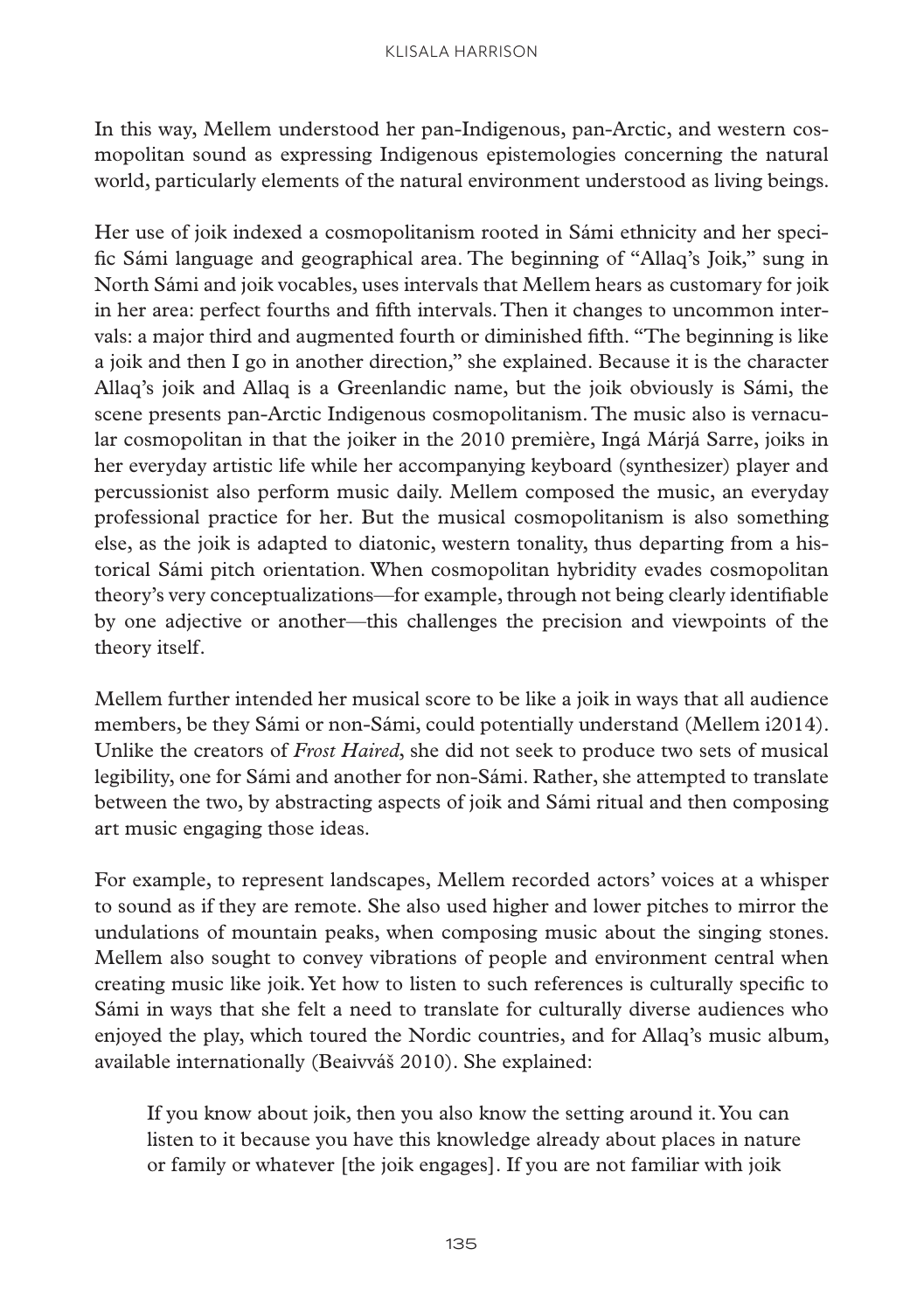tradition then you need something, like a landscape, to understand. So, I tried to find sounds and ways to help the imagination. For me, nature is connected to something holy. Not always and not every day, but there are places I can go to really have the feeling of a strong vibration. (Mellem i2014)

In her compositions, Mellem said, she joiked vibrations of landscapes and beings by combining what she perceived as "light" with "dark" or "scary" elements (Mellem i2014).

Musical spatiality, timbres, pitches, and textures were other means through which Mellem worked to use art music composition to translate joik ideas for non-Sámi listener-reception. Darker elements, for her, included "dark" timbres with higher quantities of lower partials and low pitches as well as drones (Mellem i2014). She used such sounds in scenes about environmental devastation and the violent killing of the bear. She represented the bear's death with a low drone whose dark timbre, produced through electronic music programming, sounds like a low growl. After an initial iteration of "Allaq's Joik," a subsequent iteration of its melody begins very softly and timidly, then turns voluminous and thick in texture: "very violent, like fifty elephants stepping on top of this little melody. It's theatre." This contrasted the lighter-textured, "normal" start of "Allaq's Joik" (Mellem i2014).

Mellem described the use of "light" and "dark" sounds (Mellem i2014) as more than adhering to classical musicians' everyday categorizations of such sounds, which she did, and more than underscoring, a technique used in Western-style theatre where sound illustrates or conveys the mood of dialogue or scene. She understood the sounds as engaging Sámi shamanistic ideas from her family and background.

I wanted to try to go closer to this "holy" feeling. In Christianity, we learned that God is light only, but maybe, the holy—vibration is everything—is also darkness, both forces. That's why it [*Allaq*'s music] shouldn't be only beautiful. It should be this dualism, a little of both. As a human, you understand that you are quite small, but you are part of something very big and that is also maybe what makes you so valuable because you are really in a chain with other people but also connected to nature and, really, part of this holiness. The nature in this human person is part of nature and because of that, the human is born to be part of this development or this circle of life and change. (Mellem i2014)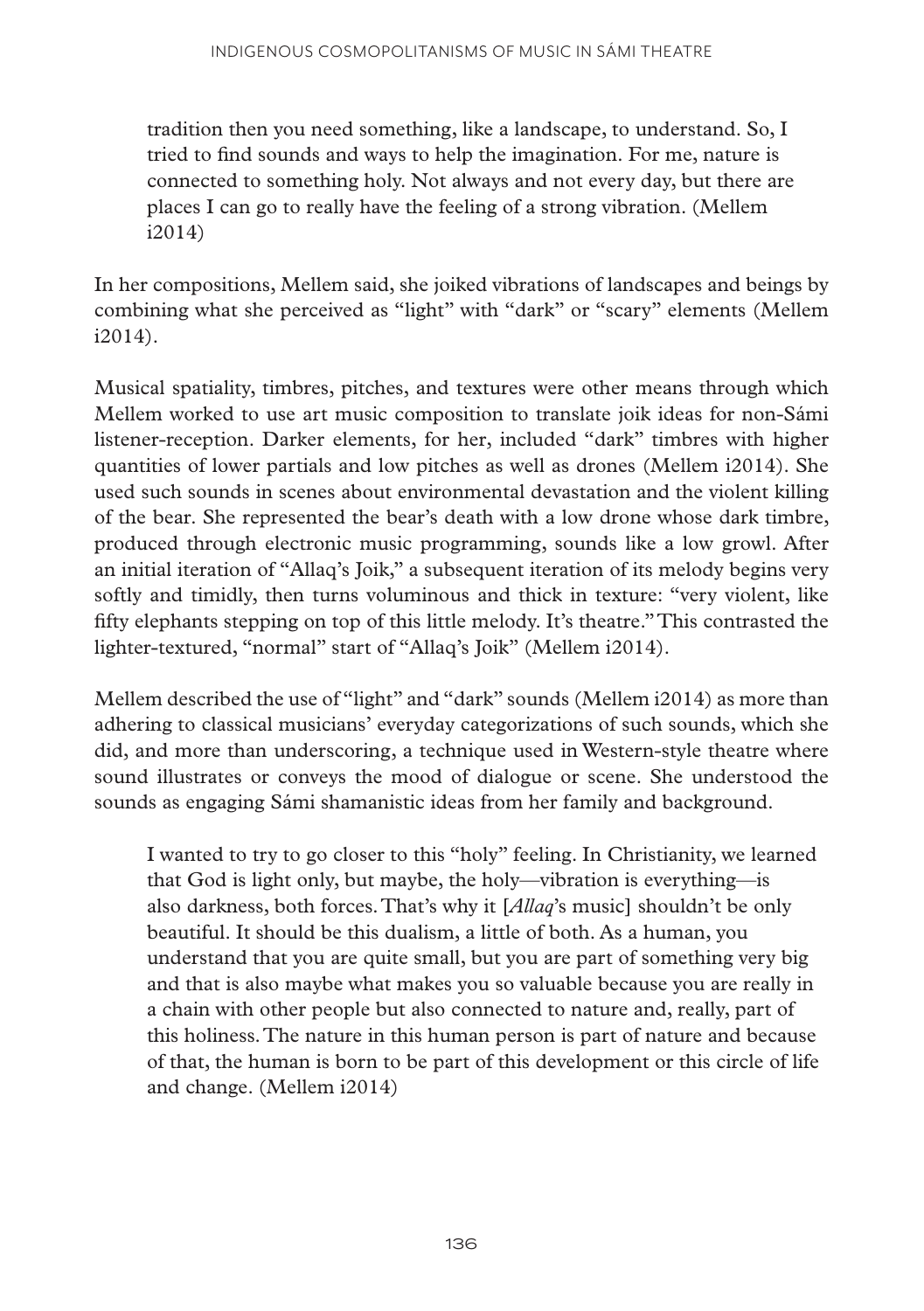Mellem explained that she worked intuitively from her background of Sámi traditional spirituality. Even though she grew up in a family that lost its language and as Laestadian,<sup>6</sup> part of her family tradition was shamanism.

It's also part of my family tradition that, if there are five or six houses, there would be, in more than one house, people who know how to cure this and that. It would be using elements that we think of as shamanistic, using soil, using metal, using, asking. These ways of doing things will also be connected to the Lord's prayer. People get well. You cannot say that you don't believe it because you have seen it so many times. If a person has a problem that modern medicine cannot deal with, then we make a phone call to these persons who know who can do it. We are still in a tradition that deals with this. (Mellem i2014)

For this reason, Mellem drew on understandings taken from Sámi shamanism including the "light" and "dark" nature of vibrations (Mellem i2014), and humans' connections in the natural world. Within her Indigenous-cosmopolitan music in which she intended to translate joik meanings across cultures, Mellem emphasized Sámi spiritual and shamanistic roots that held personal meaning for her.

#### **Eatnemen Vuelieh**

*Eatnemen Vuelieh* ("Songs from the Earth" in South Sámi) is an Åarjelhsaemien Teatere dance theatre production, with overall creative design and direction by Ada Einmo Jürgensen, which premièred in 2007. It consists of musical performances that combine joik and sung Christian hymns (original vocalists: Inga Juuso, Frode Fjellheim and Sven Henriksen), accompanied by cello (Alsos Strand) and synthesizer (Frode Fjellheim) as well as a dancer (Therese Einmo Jürgensen) and video projections (by Håvard L. Nystad).

The recital-like production has two main themes, one being the metaphor of the root. Dance and screen projections represent roots of trees and other vegetation whereas joiks could be understood to evoke different kinds of Sámi roots. Jürgensen described her artistic intention of using the root metaphor: "Where does joik come from? Does it come from 'roots'? Does it come from ornaments, meaning the impulse to decorate, like with the designs of Sámi handicrafts?" (Jürgensen i2014). The dancer, wearing a white bodysuit with black root-like designs on it, moves along the

<sup>6</sup> Laestanianism, also called Laestadian Lutheranism or Apostolic Lutheranism, refers to a pietistic Lutheran revival movement of Christianity. Lars Levi Laestadius, whose mother was South Sámi, founded the movement in the mid-19th century in Sweden. Laestadius proselytized among the Sámi, initiating a popularization of Laestanianism in Sápmi. Currently, Laestadianism has most followers in Norway, Sweden, Finland, Russia, and North America.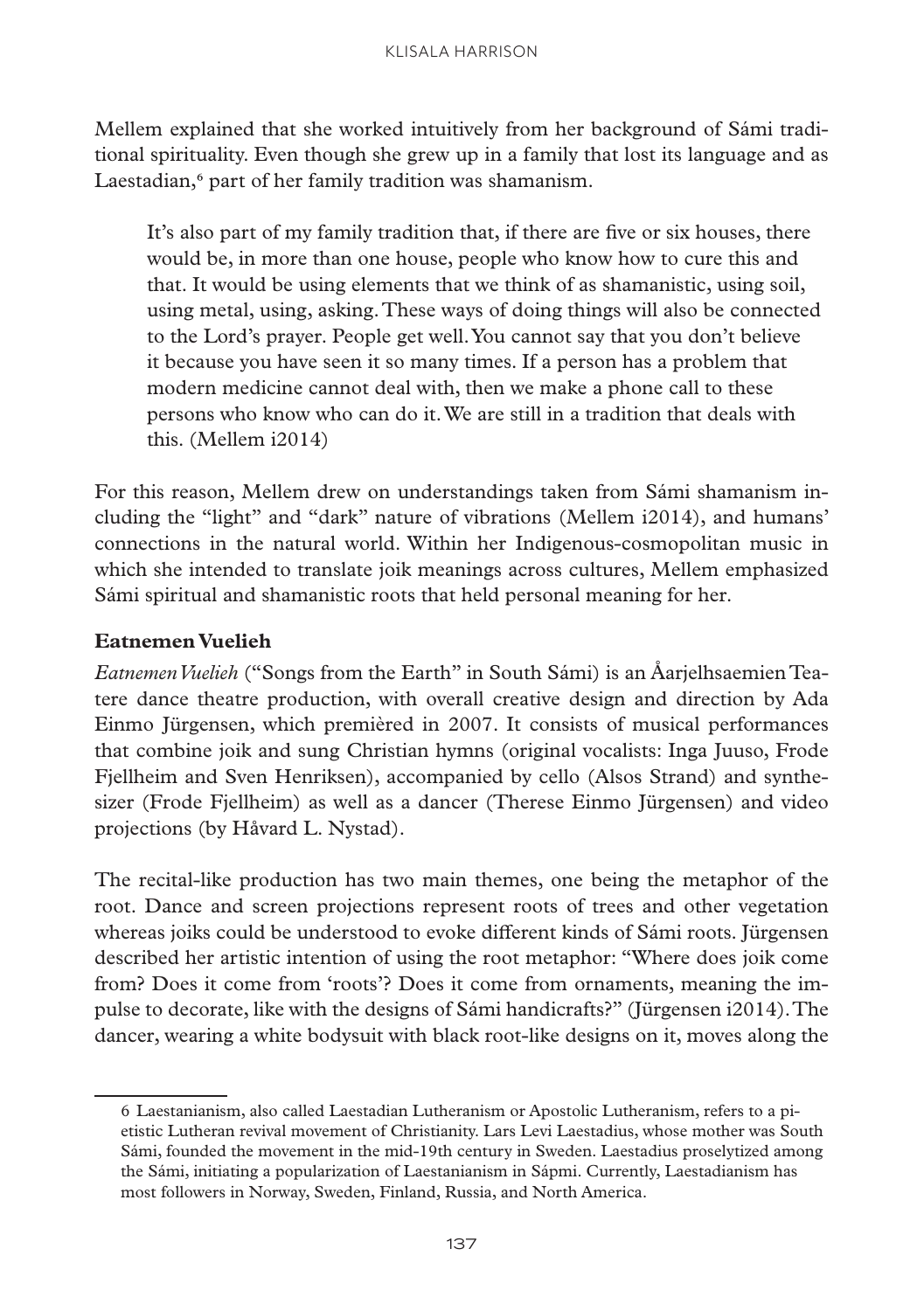floor in a winding motion, evocative of the reach of a root. Similar movements of the dancer, nearly naked, were pre-filmed and are projected on the largest of seven screens flanking the performance space. Roots, earthen colors, and water (necessary for roots to grow) appear in the video. Videography of a Sámi drum, highlighting the symbols typically painted on it, is projected on the largest screen at another time in the performance. Since Sámi drums were historically used by shamans, this indexes Sámi spiritual roots and shamanism. Stylizations of two drum symbols in white light also appear as projections on the screens and dance floor. The images move, encircling each other, and the dancer tries to "catch" (touch) both symbols with her feet at once. The dancer appears body-painted in black ink, with Sámi designs. The extensive body painting process, taking a whole night originally, was filmed then all the brush strokes were edited out. The edited film is another projection.

*Eatnemen Vuelieh*'s second unifying theme is Christianity. Sven Henriksen contributed this concept. In production workshops, he remarked that among North Sámi, the joik may still be considered heathen when one cannot joik or drum in church, just as it was when suppressed by settlers during colonization (Jürgensen i2014). This is particularly true where there are concentrations of North Sámi speakers, like in Karasjok and Kautokeino, northern Norway. Officially today, the Lutheran church in Norway does not ban joik—in fact it is integrated into its hymnals, but Sámi themselves may discourage it in church. It is not the oldest and most "traditional" Sámi who oppose joik in church, but young Sámi (Fjellheim i2014). The Lutheran church was the Church of Norway until 2017, when Norway separated state and church. Thus, *Eatnemen Vuelieh* could be interpreted as bringing national and associated religious (Lutheran) roots together with different kinds of Sámi ethnic roots including of spirituality and shamanism.

Whether *Eatnemen Vuelieh* is a cosmopolitan expression can be debated. Certainly, Sámi experienced cultural assimilation through the church in colonial times and Christianity has globalized. But just as certainly, some Sámi have adapted Christianity as their own as well as developed sometimes strong opinions on what Christian music should be like, in their communities. In churches where joik has been banned and that have Sámi congregations, one can, nevertheless, "hear the joik within the hymns" (Fjellheim i2015). The show's musical director, Frode Fjellheim (South Sámi) explained,

They're using their voice in a way that is joik-like. Somehow the joik has survived in the church in these areas in this way. For at least the last 200 years, there has been a tradition for instance in Kautokeino in which people in the church sing hymns, but they sing them joik-like. If you ask them, they will deny it completely because they're not joiking, they're just singing the hymn. (Fjellheim i2015)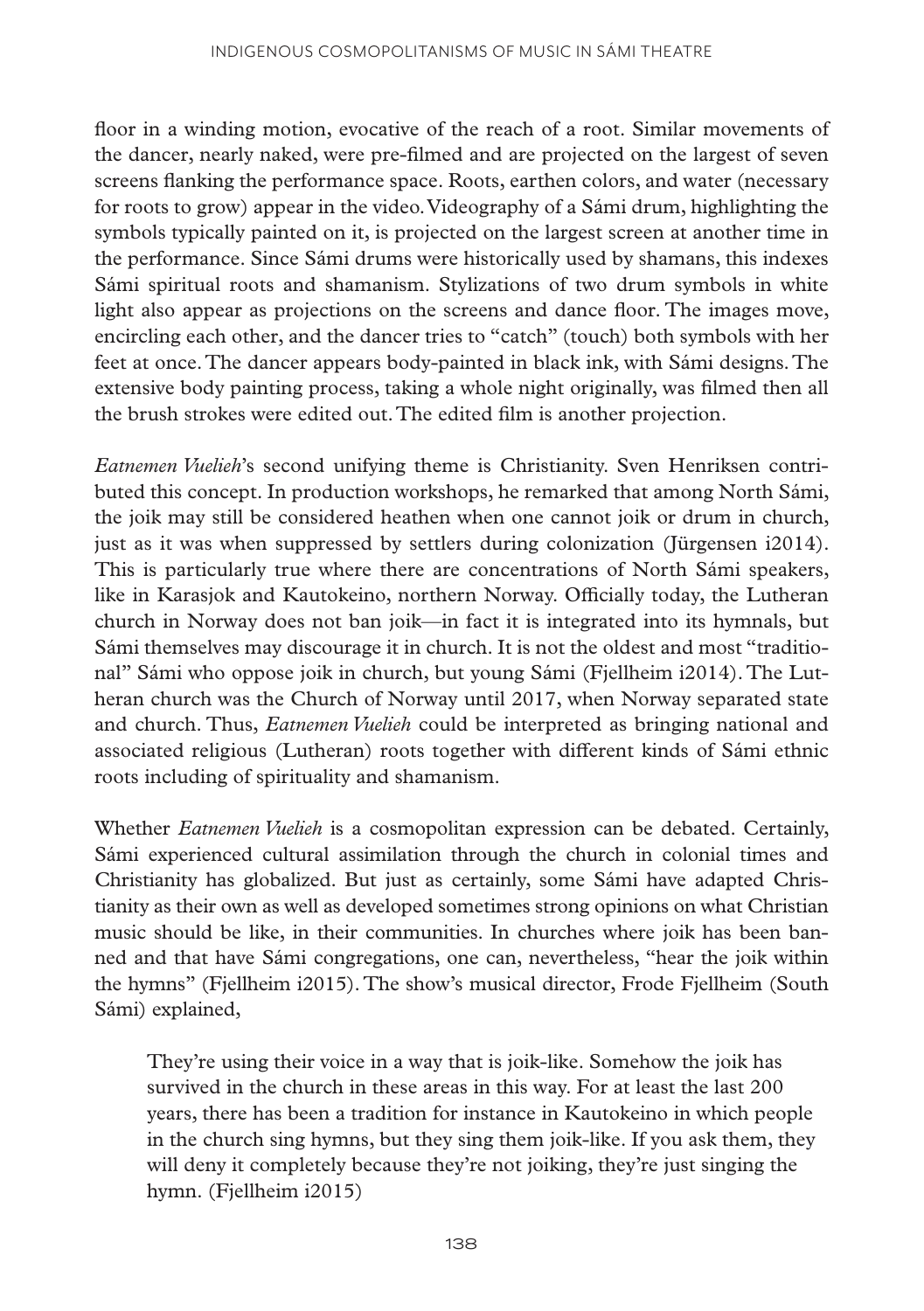Compared to hymnal singing in non-Sámi Norwegian churches, the Sámi pitch orientation or tonality is not necessarily diatonic and there are small sonic transitions including pitch slides from note to note. The tempo is comparatively slower.

North Sámi joiker Inga Juuso sung a hymn in this manner in the première, therefore. That performance, Fjellheim said, "shows the artistic intentions of this project: making these two worlds and putting them beside each other. We tried to create one expression in which you can see that the joik can be one aspect and the hymn can be another—they're not separate things" (Fjellheim i2015). Even so, *Eatnemen Vuelieh* contrasted, and drew dramatic tension between, state religion and Sámi roots in at least one instance. Henriksen sang "Herre Gud Ditt Dyre Navn og Aere," whose lyrics, published by Peter Das in 1715, explain Lutheran orthodoxy. They date from a period when Norway was under Danish colonization. People in their 60s and older today had to learn the song in state-funded grade schools, when Lutheranism was the state religion in Norway. Henriksen sung the second verse of the song using an extremely forced timbre that produced many overtones. A rhythmic keyboard improvisation by Fjellheim was accompanied by a projection of a historical text in Norwegian, which translates in English as "every beat on the drum is and always will be Satan's beat in hell" (Jürgensen i2014). Globally during colonial periods, it is commonly said in Indigenous communities that Christian missionaries, priests, and believers claimed Indigenous drums and shamanistic practices to be of the devil.

Otherwise, the music includes the Kyrie from Fjellheim's mass *Aejlies Gaaltije* (The Sacred Source – An Arctic Mass), sung by Fjellheim and accompanied by him on synthesizer and by the cellist. Henriksen also sang musical works included in Norwegian Lutheran hymnals including "Blott en dag" (Day by Day—of Swedish origin), "Det er en rose utsprungen" (Lo, How a Rose E're Blooming—originally German), "O bli hos meg" (Abide with Me—Scottish), and "Deilig er Jorden" (Fairest Lord Jesus—a Christmas carol frequently heard in the Norwegian church, but originally a Sicilian folk song), accompanied variously by keyboard and cello.

The Kyrie and hymnal performances combined joik with internationally popular Christian music. Although the entire mix was cosmopolitan, it had roots in Sámi sound through the ways in which joiking and joik were incorporated. It expressed Sáminess in this way.

In the performances of the Kyrie as well as the hymns, Fjellheim and Juuso interspersed joiking. This brought in different joik dialects as Fjellheim and Juuso joiked together. Like in *Gïeje*, one could hear styles of joik being different, as Fjellheim put it, "between families, between groups of families, between districts inland and on the coast" (Fjellheim i2015). A North Sámi joiking timbre and rhythm could be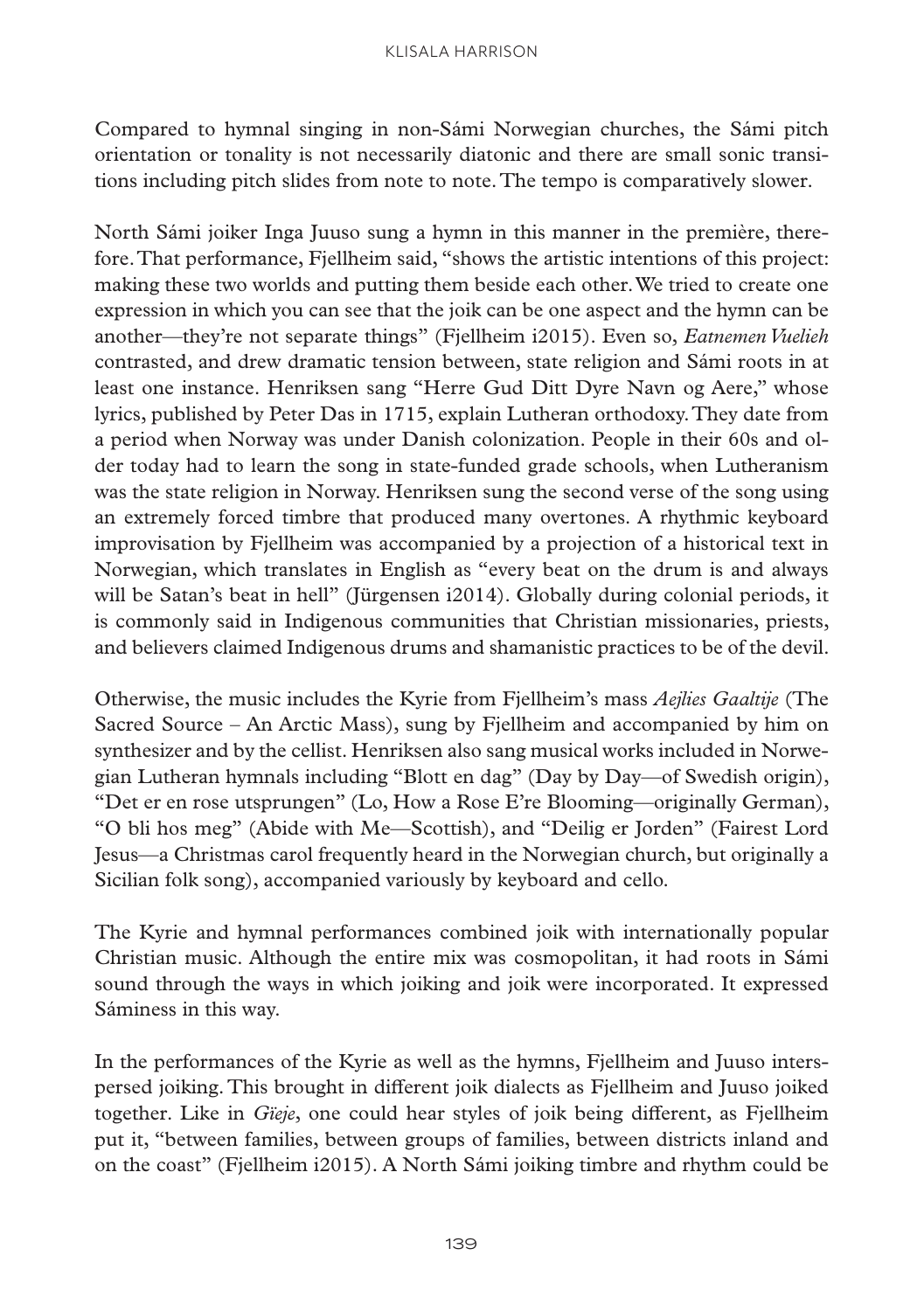heard in Juuso's contribution, for example. At the end of "Deilig er Jorden" and to end *Eatnemen Vuelieh*, Juuso's rose her pitch by a quartertone so that it was no longer compatible with diatonic tonality. Then she started to joik using an incredibly different, perhaps older, timbre than that used elsewhere in the production. Often when repeating unaccompanied joik, a joiker shifts the pitch orientation upwards as well as, possibly, certain pitches. At one point, Juuso's rhythmic sensibility shifted so far from a rhythm track that the cello improvisation dropped out.

The joik performance, rooted in historical Sámi performance practices, was sometimes incompatible with a western pitch and rhythmic orientation of the instrumentalists and Fjellheim, who is classically trained. As musical director, Fjellheim led the ensemble into a joik ostinato (described below) in a way that mediated between Juuso's free-floating rhythm and regular rhythmic expectations of the cellist. Juuso then synched her rhythm with both, the hymn carried on and, as per Fjellheim's artistic vision for the music, Christian hymn and joik again easily coexisted in one Sámi, rooted cosmopolitan expression.

Fjellheim underlay "Deilig er Jorden" with a joik ostinato when he re-arranged the hymn for *Eatnemen Vuelieh*. Fjellheim and Juuso joiked the ostinato together, loudly, between verses yet quietly during the verses. About composing polyphonic arrangements of joik, Fjellheim said,

I combine the monophonic joik that just keeps going and going, and then add another layer on top, which is floating totally free, creating two very different dimensions in the music, where one is extremely joik-like, forming the basis of the composition. I compose something else around it, which very often includes elements from other musical traditions like classical music, pop or rock. (Fjellheim i2015)

The joik ostinato was later published as a choir score arrangement of the hymn and used in a co-composed piece, "Vuelie," for the Disney movie *Frozen* (see Ramnarine 2015). This music had a future cosmopolitanism, as well.

In new joiks like "Vuelie" that Fjellheim is globally renowned for creating, a repeated and monophonic joik melody that is both simple and complex musically. He explained:

Joik has a certain quality. It's strong and has repetitive elements. Simple, in a way, but also complex in the way that the melodic line is so interesting that it could be repeated many times. That is a challenge when composing joiks. That is what is a strong and fascinating element with the joik and several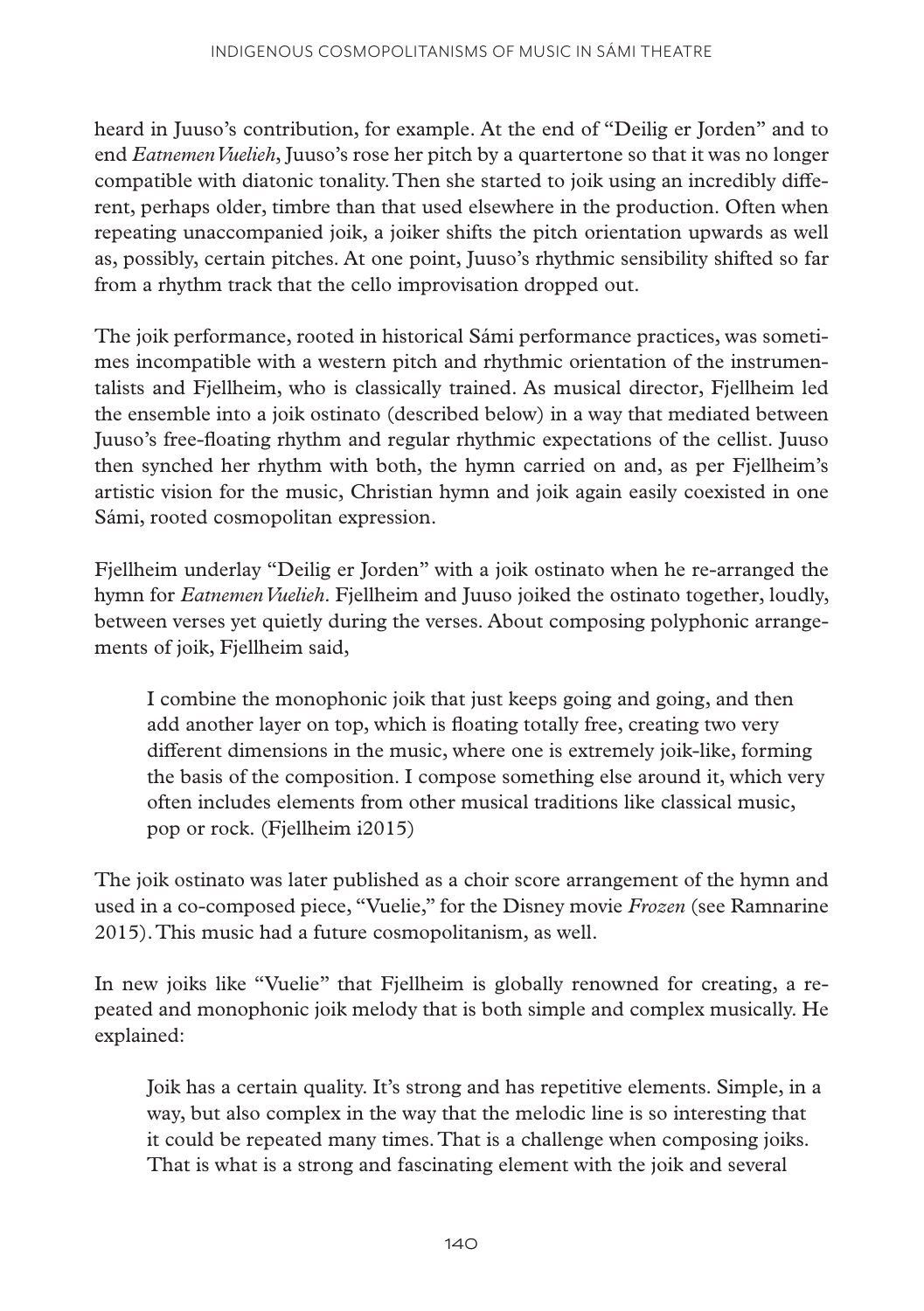other Indigenous music traditions: to create something that is simple, but it can be repeated, and you can listen to it for a long time and still feel it's interesting. (Fjellheim i2015)

The point of adding additional harmonic and rhythmic material to the joik is to create contrast, but at the same time, "emphasize some elements of the joik" (Fjellheim i2015).

#### **Silbajárvi and Almmiriika**

I use *Silbaj*á*rvi* and *Almmiriika* to emphasize that not all Sámi theatre productions and parts thereof feature music genres initially of Sámi and Sápmi origin. This can be interpreted within the Sámi ethos of cultural openness including making intangible expressions from other cultures one's own. These musics are often part of Sámis' everyday lives, often for specific demographics, for instance art music aficionados or popular music-fans of a certain generation. As such, they offer additional examples of vernacular cosmopolitanism.

One such example is the stage play *Silbajárvi* (The Silver Lake; premi*ère*d by Beaivváš Sámi Našunálateáhter in 2012) with music composed by Håvard Lund. *Silbajárvi* is a psychological thriller written in North Sámi by Rawdna Carita Eira. Four teenagers go on a camping trip near Silver Lake in effort to look for a legendary *čiehka* or place hiding a silver treasure. Instead, they experience a nightmarish meeting with ghosts, including a woman who killed her sister's baby and who was said to spread the plague or black death among Sámi people. The play contains references to shamanism, such as reading the Lord's Prayer backwards, most apparent to knowledgeable Sámi viewers. It also engages other Sámi traditional beliefs around babies' deaths and their ghosts haunting, particularly how to conduct rituals to lay babies' ghosts to rest (Gunnarsson i2012).

*Silbajárvi*'s music completely avoids the "holy" content (Mellem i2014) of Sámi shamanism. When I interviewed Lund, a non-Sámi Norwegian, he explained that he chose a musical theme for the play that consisted of a short phrase meant to mimic the sound of lapping water. Based on his personal compositional interests, he recorded a pianist improvising on the theme in the style of Olivier Messiaen. Other parts of the score were inspired by the Second Viennese School of Arnold Schoenberg and his pupils (Lund i2012).

The romantic comedy *Almmiriika* (Heaven; produced by Beaivváš Sámi Našunálateáhter in 2013) by Árni Ibsen was translated from the original Icelandic into North Sámi. It is about three women and three men who meet at a cabin for a weekend of drinking. These couples flirt, form love triangles and enjoy lusty flings while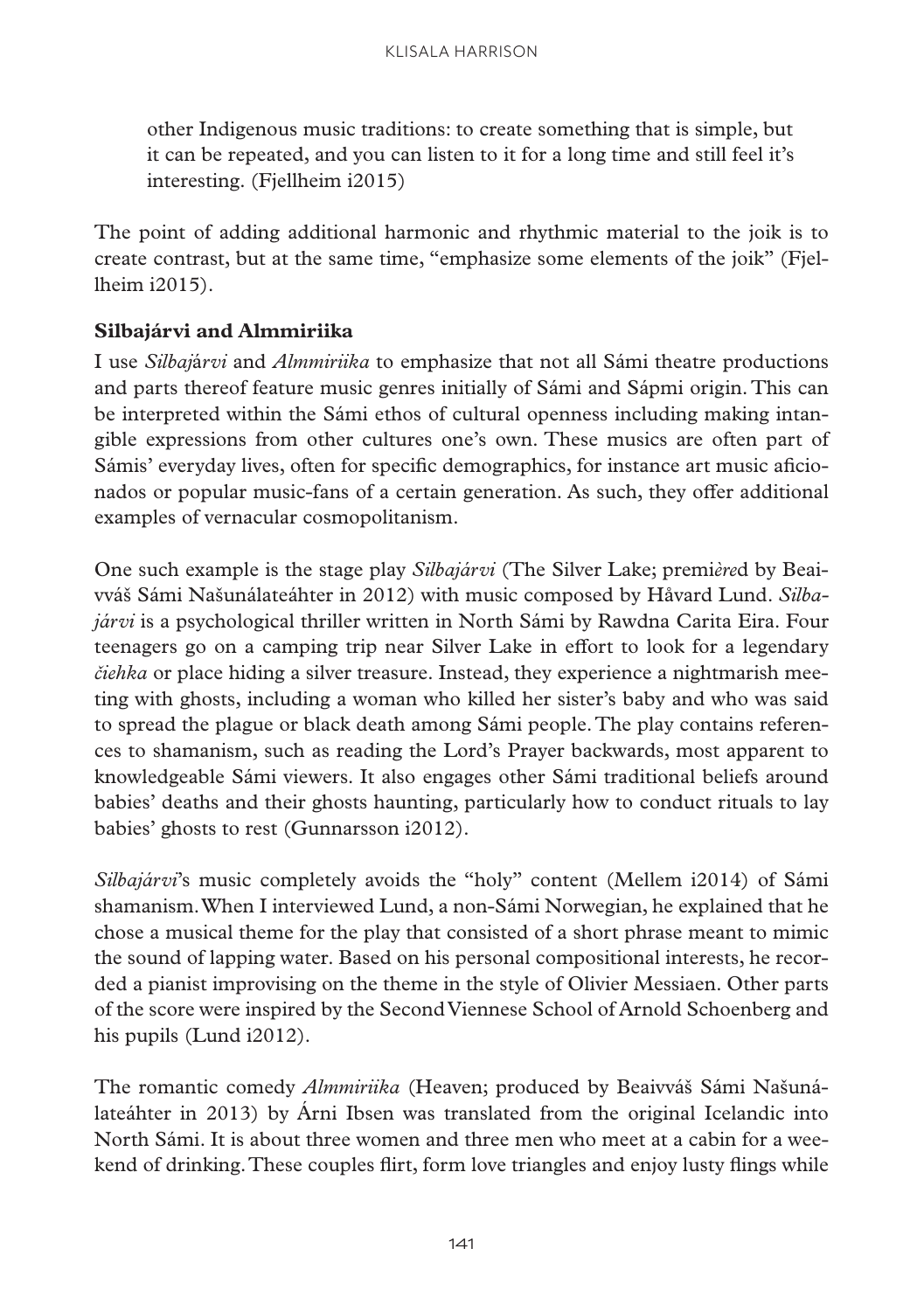attempting (and failing) to cook, drinking a lot, and acting silly. The actors accompany non-Sámi popular songs with group choreography of stereotypical American line dance moves such as synchronous steps to the side, steps forward, clapping on the side of the body and putting hands on hips. Gunnarsson as director chose recordings mostly of popular songs and musicians attributed in *Almmiriika*'s program as follows: "Love Shack," The B-52s; "Sparrow of the Wind," Vajas; "Gopher," Yma Sumac; "I Want You Back," The Jackson 5; "Trololo," Eduard Khil; "This Land Is Your Land," Sharon Jones and The Dap Kings; and the new joik, "Goase dušše," by Nils-Aslak Valkeapää. Only Valkeapää's joik recording features Sámi musicians.

Even if the theatre music is not of Sámi heritage originally, this does not mean that it does not engage or express Sáminess. Thus, on the one hand, such music may superficially be considered non-Sámi in the sense that it was composed and recorded by non-Sámi. On the other hand, it is for and "of" Sámi in that it was commissioned, selected, performed and/or played within a Sámi theatre production; at a culturally Sámi theatre company; and by a largely Sámi cast and crew. Globalized art and popular musics are a part of what it is to be Sámi and therefore engage Sáminess as well as express it. Sámi theatre frequently includes American, French, Austrian or other musical styles since theatre reflects life and, like most other peoples, Sámi engage diverse musical sounds from around the world in their everyday.

## **Conclusion**

Sáminess expressed and engaged with music in Sámi theatre articulates Indigenous cosmopolitanisms. When its creative practices include everyday musical engagements, as with those artists accustomed to joiking or performing or composing other music genres, this can be called vernacular cosmopolitanism. When the musical expressions are rooted, for example, in specific ethnicities, nations, regions or spiritual beliefs, this can be viewed as rooted Indigenous cosmopolitanism.

Music in Sámi theatre also expresses different types of pan-Indigenous cosmopolitanism. This can be pan-Sámi (as in *The Frost Haired and the Dream Seer*), pan-Arctic Indigenous (as in *Allaq*) and pan-Indigenous in ways that engage culturally disparate Indigenous groups (such as with Sámi and African sounds in *Gïeje*). I described a variety of cosmopolitanisms, as well, that don't fit into any one of the said categories easily or at the same time. Adjectival cosmopolitanisms have their limits (Perman 2012) which is shown by the adjectives overlapping, being messy to separate and not being precisely applicable to real-life situations.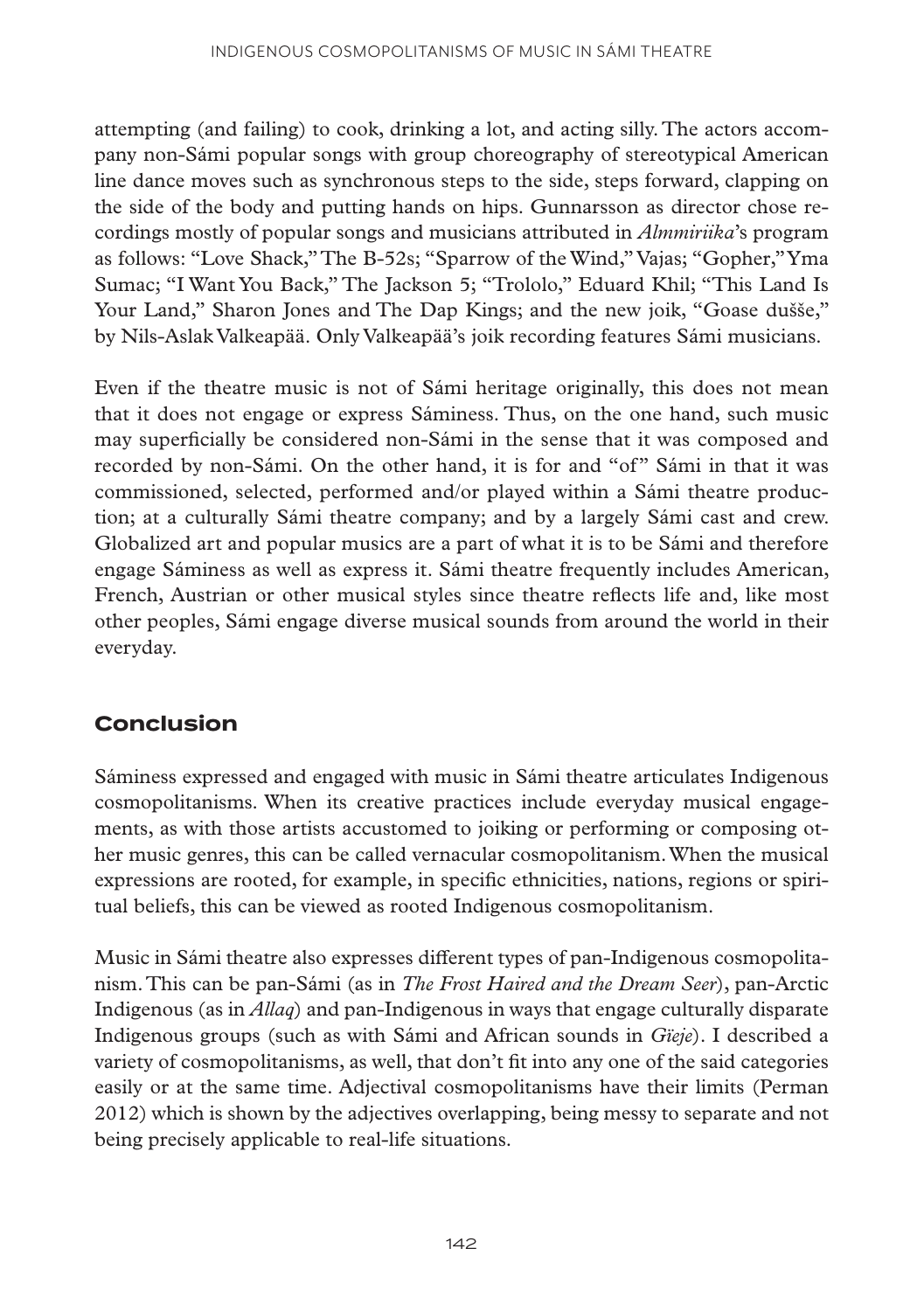Fundamentally, I showed that the Sáminess that emerges through music and musicking in Sámi theatre is fluid and changeable, interacting with diverse cultures and peoples while simultaneously carrying forward historical qualities of Sámi music and culture. Perhaps this Sáminess is so fluid in some cases that it is incongruent with using the theoretical frame of adjectival cosmopolitanism. Using adjectival cosmopolitanism means undertaking some essentialization. When one attributes an adjective to data interpreted as cosmopolitan (for example, the pan-Arctic of pan-Arctic Indigenous cosmopolitanism), one circumscribes a bounded label of cosmopolitanism.

The Sáminess I discussed is dynamic but also dynamically topical. Through complex cultural moves, the Sámi music theatre productions reproduce, create, and perform responses of Sámi and their artistic collaborators to contemporary social, political, and environmental contexts.

#### **Sources**

#### **Research Material**

#### **Discography**

Beaivváš (2010) *Allaq*. CD. Kautokeino: Beaivváš and DAT.

#### **Interviews**

- Fjellheim, Frode (i2015) Trondheim, Norway 28 June 2008. Interview by author. Interview in possession of researcher.
- Gaski, Harald (i2016) 29 Feb. 2016. Email communication with author.
- Gunnarsson, Haukur J. (i2012) Kautokeino, Norway 25 Sept. 2012. Interview by author. Interview in possession of researcher.
- Gunnarsson, Haukur J. (i2014) Kautokeino, Norway 3 Dec. 2014. Interview by author. Interview in possession of researcher.
- Jürgensen, Ada Einmo (i2014) Mo i Rana, Norway 3 Sept. 2014. Interview by author. Interview in possession of researcher.
- Kotilainen, Esa (i2013) Helsinki, Finland 6 Sept. 2013. Interview by author. Interview in possession of researcher.
- Ludvigsen, Roger (i2013) Helsinki, Finland 6 Sept. 2013. Interview by author. Interview in possession of researcher.
- Lund, Håvard (i2012) Kautokeino, Norway 25 Sept. 2012. Interview by author. Interview in possession of researcher.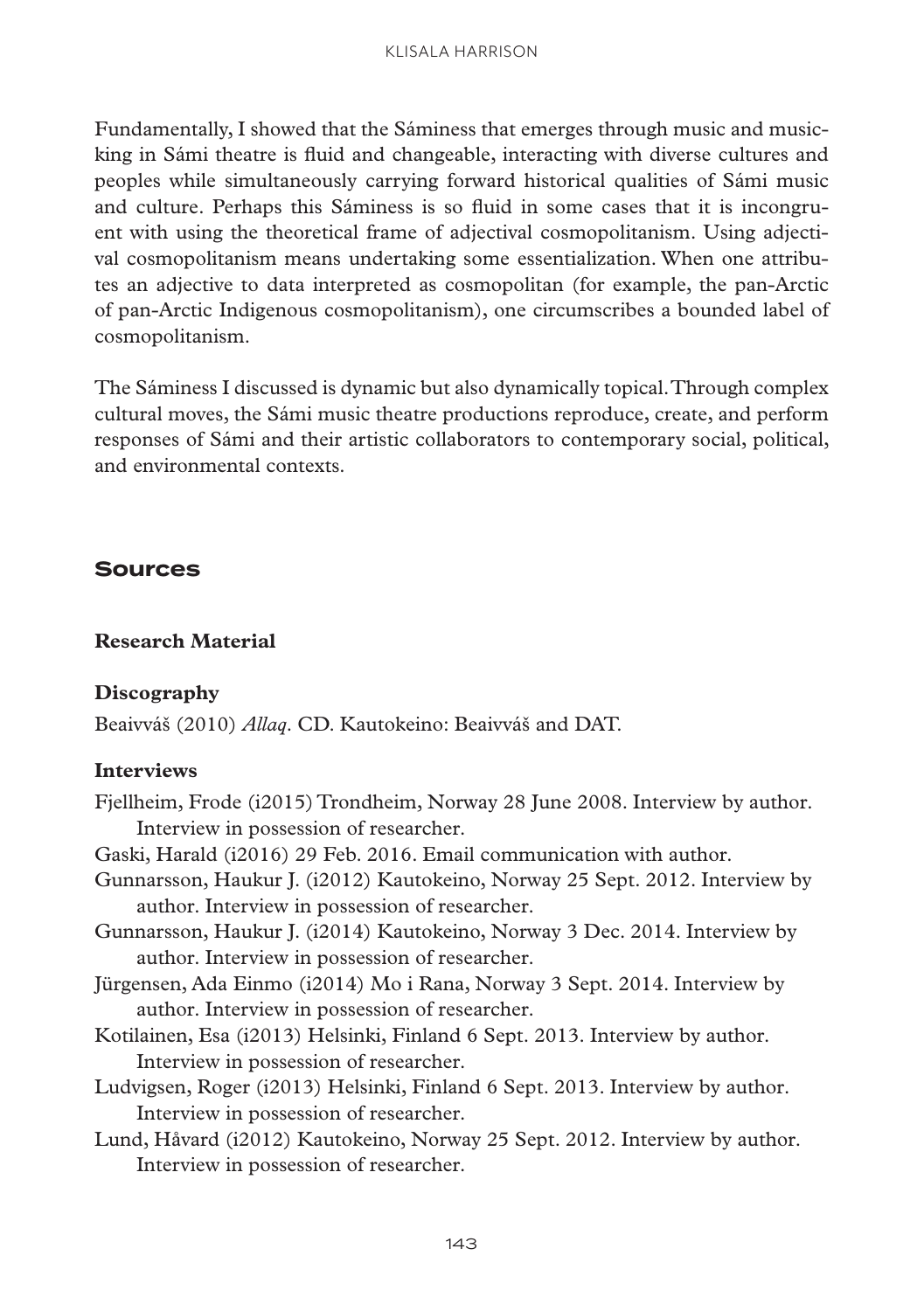- Mellem, Kristin (i2014) Tromsø, Norway 11 Sept. 2014. Interview with author. Interview in possession of researcher.
- Persson, Cecelia (i2014) Mo i Rana, Norway 4 Sept. 2014. Interview by author. Interview in possession of researcher.

#### **Literature**

- Appiah, Kwame Anthony (2006) *Cosmopolitanism: Ethics in a World of Strangers*. New York: W. W. Norton.
- Chen, Xinjie. In progress. *Rooted Cosmopolitanism of Sámi CDs in the 2000s*. PhD dissertation manuscript, University of Helsinki.
- DeLugan, Robin Maria (2010) "Same Cat, Different Stripes: Hemispheric Migrations, New Urban Indian Identities, and the Consolidation of a Cosmopolitan Cosmovision". *Indigenous Cosmopolitans: Transnational and Transcultural Indigeneity in the Twenty-First Century*. Ed. Maximillian C. Forte. New York: Peter Lang Publishing, Inc., 145-161.
- DeNora, Tia (2021) On Arranging Cherries. [https://careformusic.org/2021/08/06/](https://careformusic.org/2021/08/06/on-arranging-cherries/?fbclid=IwAR0svGPcBTsdZld65sdMH1uIhnKNcLvgBYl9klYQLmZ0fMJ9uSYHglN7E78) [on-arranging-cherries/](https://careformusic.org/2021/08/06/on-arranging-cherries/?fbclid=IwAR0svGPcBTsdZld65sdMH1uIhnKNcLvgBYl9klYQLmZ0fMJ9uSYHglN7E78) (visited 12 August 2021).
- Diamond, Beverley (2007) "'Allowing the Listener to Fly as They Want to': Sámi Perspectives on Indigenous CD Production in Northern Europe". *The World of Music* 40/1, 23–48.
- Diamond, Beverley (2011) "Decentering Opera: Early Twenty First Century Indigenous Production". *Opera Indigene: Re/presenting First Nations and Indigenous Cultures*. Ed. Pamela Karantonis & Dylan Robinson. Surrey, England and Burlington, VT: Ashgate, 31–56.
- Forte, Maximillian C. (2010) "Introduction: Indigeneities and Cosmopolitanisms". *Indigenous Cosmopolitans: Transnational and Transcultural Indigeneity in the Twenty-First Century*. Ed. Maximillian C. Forte. New York: Peter Lang Publishing, Inc., 1–16.
- Gunnarsson, Haukur (2012) Liner notes. *Ritnoaivi ja nieguid oaidni* [The Frost Haired and the Dream Seer]. CD. Kautokeino: Beaivváš and DAT.
- Gaski, Harald (2008) "Yoik Sami Music in a Global World". *Indigenous Peoples: Self-determination, Knowledge, Indigeneity*. Ed. Henry Minde. Utrecht: Eburon Academic Publishers, 347-360.
- Gaski, Harald (2013) "Indigenism and Cosmopolitanism: A Pan-Sami View of the Indigenous Perspective in Sami Culture and Research". *AlterNative: An International Journal of Indigenous Peoples* 9/2, 113-124. <https://doi.org/10.1177/117718011300900201>
- Harrison, Klisala (2019) "Sustainability and Indigenous Aesthetics: Musical Responses of Resilience in Sámi and Indigenous Canadian Theatre". *Yearbook for Traditional Music* 51, 17–48. <https://doi.org/10.1017/ytm.2019.6>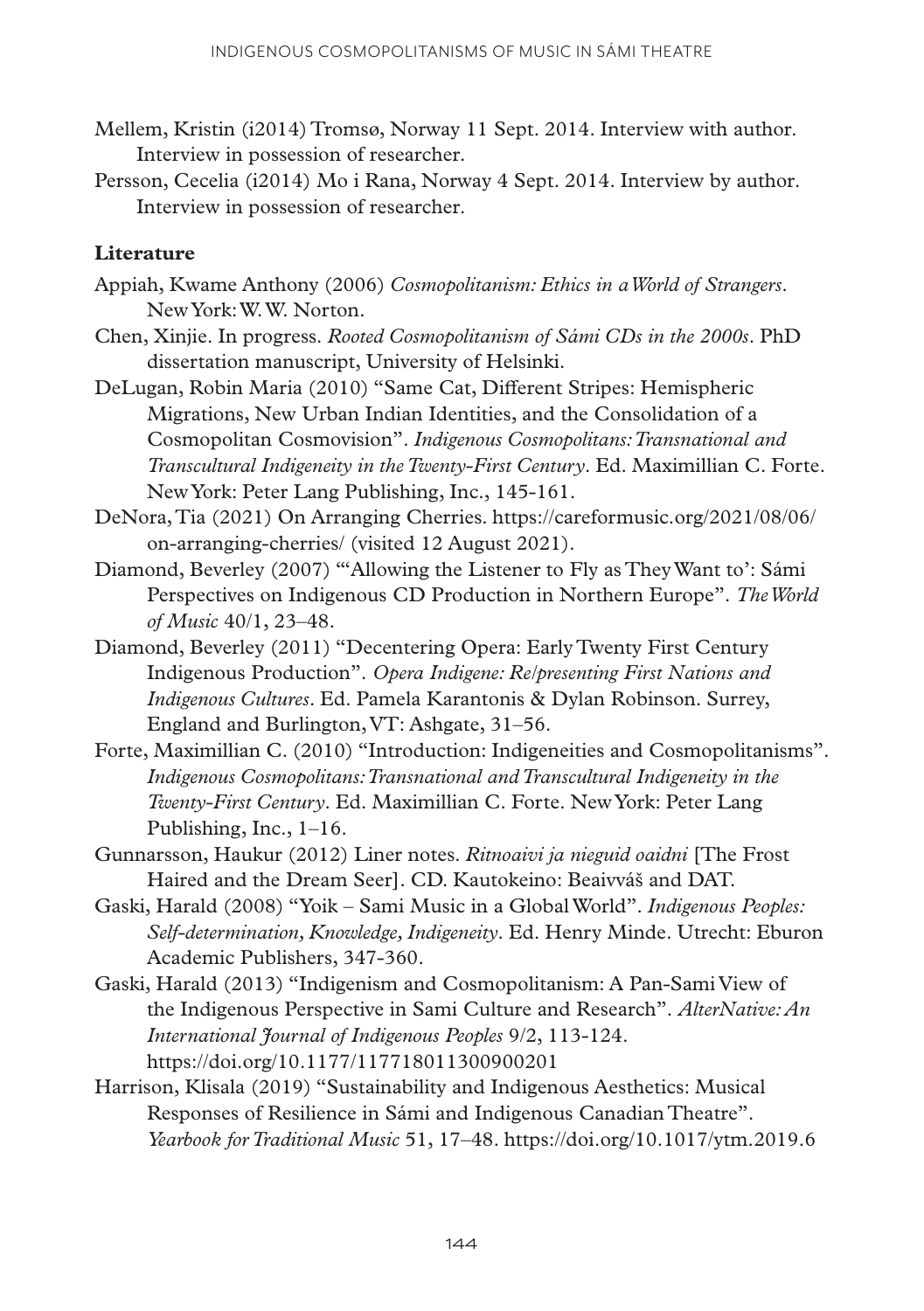- Harrison, Klisala (2020) "Indigenous Music Sustainability during Climate Change". *Current Opinion in Environmental Sustainability* 43, 28–34. <https://doi.org/10.1016/j.cosust.2020.01.003>
- Hilder, Thomas R. (2012) "Repatriation, Revival and Transmission: The Politics of a Sámi Musical Heritage". *Ethnomusicology Forum* 21/2, 161–179.
- Hilder, Thomas R. (2014) *Sámi Musical Performance and the Politics of Indigeneity in Northern Europe*. Lanham, MD: Rowman & Littlefield.
- Jones-Bamman, Richard (1993) "As long as we continue to joik, we'll remember who we are": Negotiating Identity and the Performance of Culture: the Saami Joik. Ph.D. dissertation, University of Washington. <https://doi.org/10.1080/07256860120069602>
- Jones-Bamman, Richard (2001) "From 'I'm a Lapp' to 'I am Saami': Popular Music and Changing Images of Indigenous Ethnicity in Scandinavia". *Journal of Intercultural Studies* 22/2, 189–210.
- Jouste, Marko (2009) "Traditional melodic types in the music of the Sámi in Finland". *Perspectives on the Song of the Indigenous People of Northern Eurasia: Performance, Genres, Musical Syntax, Sound*. Ed. Jarkko Niemi. Tampere: Tampere University Press, 240–266.
- Jürgensen, Ada Einmo, and Klisala Harrison. 2016. "(De)colonizing Knowledge of Sámi Performing Arts: Music, Dance, Theatre." Conference paper. Aktasne—Together: New Concepts, Theories and Methodologies on Saami Studies. Umeå University, Sweden, March 10–11.
- Kvernmo, Marie (2014) *Beaivváš an Institution for Sámi Culture Management or Mainstream Entertainment? The Sámi National theatre's Role in the Sámi Community of Norway*. Master's thesis, The Arctic University of Norway.
- Lehtola, Veli-Pekka (2013) "Staging Sami Identities: The Roles of Modern Sami Theatre in a Multicultural Context – The Case of Beaivváš Sámi Teáhter". *L'Image du Sápmi*. Ed. Kajsa Andersson. Örebro: Örebro University, 437-458.
- Lehtola, Veli-Pekka & Sigga-Marja Magga (2011) *Beaivváš: Beaivváš Sámi Našunálateáhter, Berit Marit Hætta*. Publications of the Sámi Museum Foundation no. 8. Inari: Sámi Museum Siida.
- Levine, Victoria Lindsay & Dylan Robinson (2019) *Music and Modernity among First Peoples of North America*. Middletown, CT: Wesleyan University Press.
- Moisala, Pirkko (2011) "From Traditional Yoik (Joiku) Transmission towards Formal Education". *Yoik: Aspects of Performing, Collecting, Interpreting*. Ed. Dan Lundberg & Gunnar Ternhag. Uppsala: The Center for Swedish Folk Music and Jazz Research, 43–64.
- Perman, Tony (2012) "Sungura in Zimbabwe and the Limits of Cosmopolitanism". *Ethnomusicology Forum* 21/3, 374–401. <https://doi.org/10.1080/17411912.2012.709815>